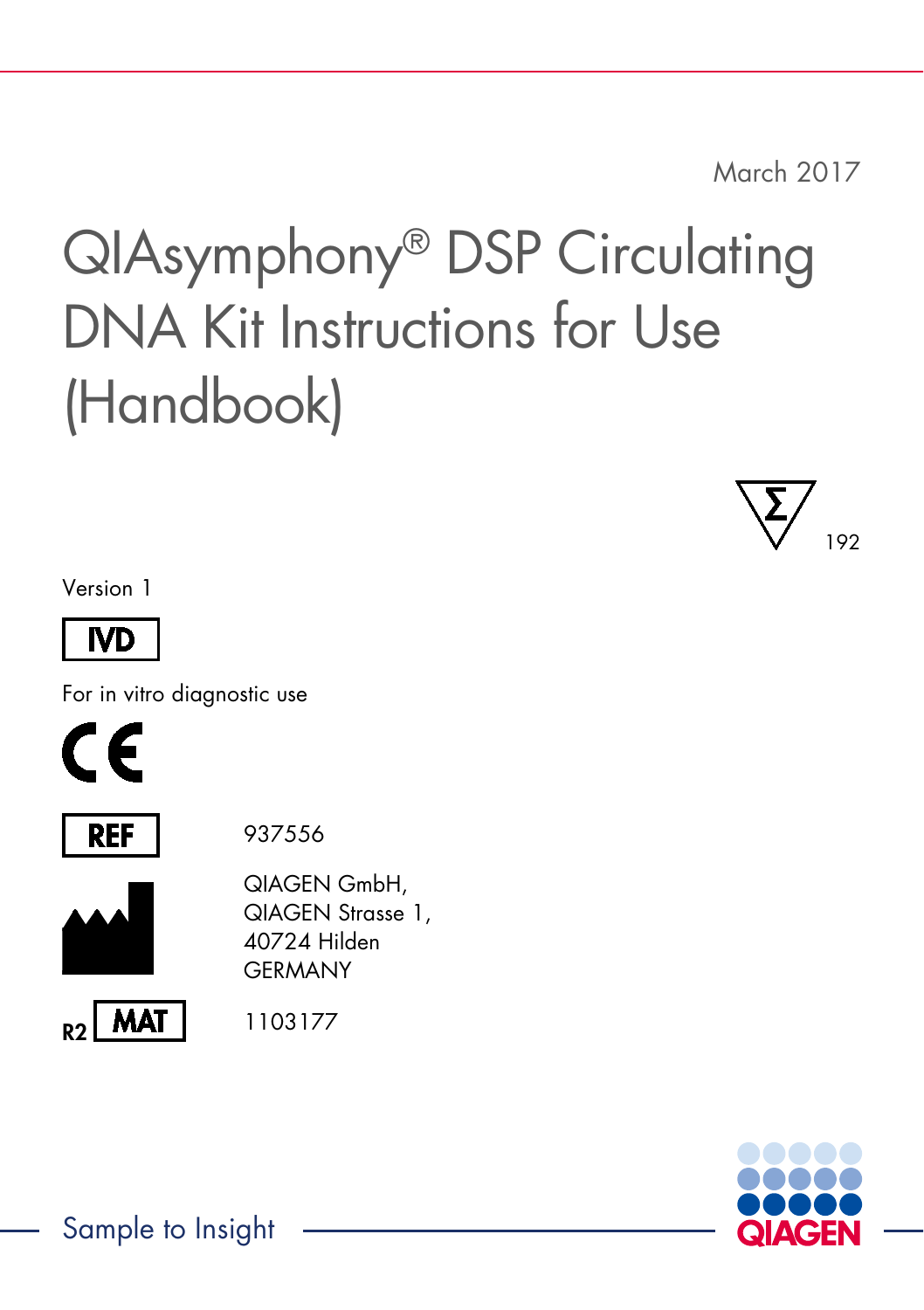### Contents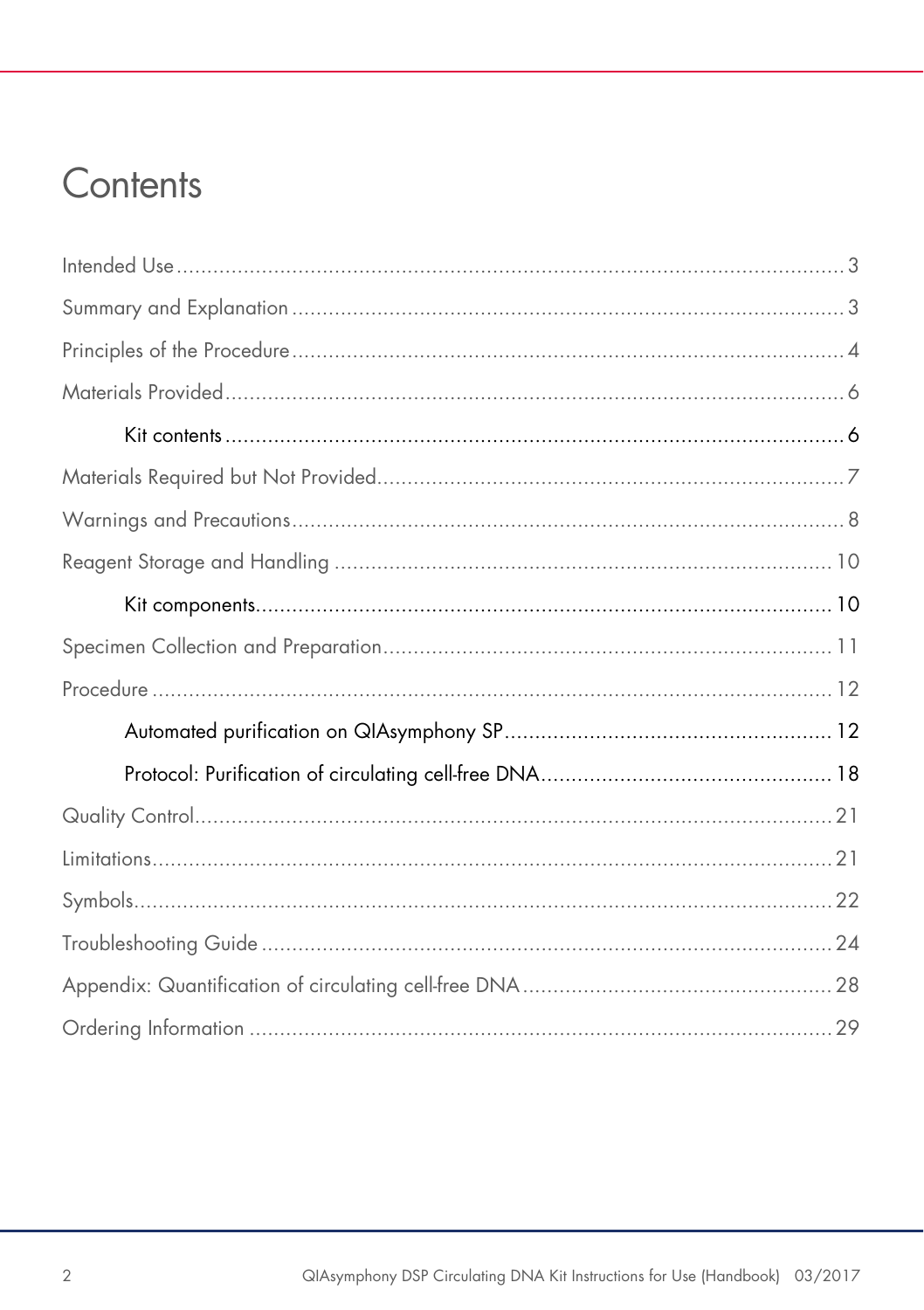### <span id="page-2-0"></span>Intended Use

The QIAsymphony DSP Circulating DNA Kit utilizes magnetic-particle technology for automated isolation and purification of human circulating cell-free DNA from biological specimens.

The product is intended to be used by professional users, such as technicians and physicians who are trained in molecular biological techniques.

The QIAsymphony DSP Circulating DNA Kit is intended for in vitro diagnostic use.

### <span id="page-2-1"></span>Summary and Explanation

Circulating cell-free nucleic acids (ccfDNAs) are present in plasma or urine usually as short fragments, <1000 bp (DNA) <1000 nt (RNA), or as small as 20 nt (miRNAs). The concentration of circulating cell-free nucleic acids in biological fluids such as plasma or urine is usually low and varies considerably between individuals. For ccfDNA, the concentration can range from 1–100 ng/ml. The QIAsymphony DSP circulating DNA system constitutes a ready-to-use in vitro system for the qualitative purification of human circulating cell-free DNA from human plasma and urine using the QIAsymphony SP instrument.

The QIAsymphony DSP Circulating DNA Kit provides reagents for fully automated and simultaneous purification of human ccfDNA from biological specimens. A performance characteristic for every blood collection tube has not been established and must be validated by the user. Magnetic-particle technology enables purification of high-quality nucleic acids that are free of proteins, nucleases and other impurities. The purified ccfDNA is compatible with a wide range of downstream applications. The QIAsymphony SP performs all steps of the purification procedure. Up to 96 samples, in batches of 24, are processed in a single run. Urine samples may require manual sample pretreatment.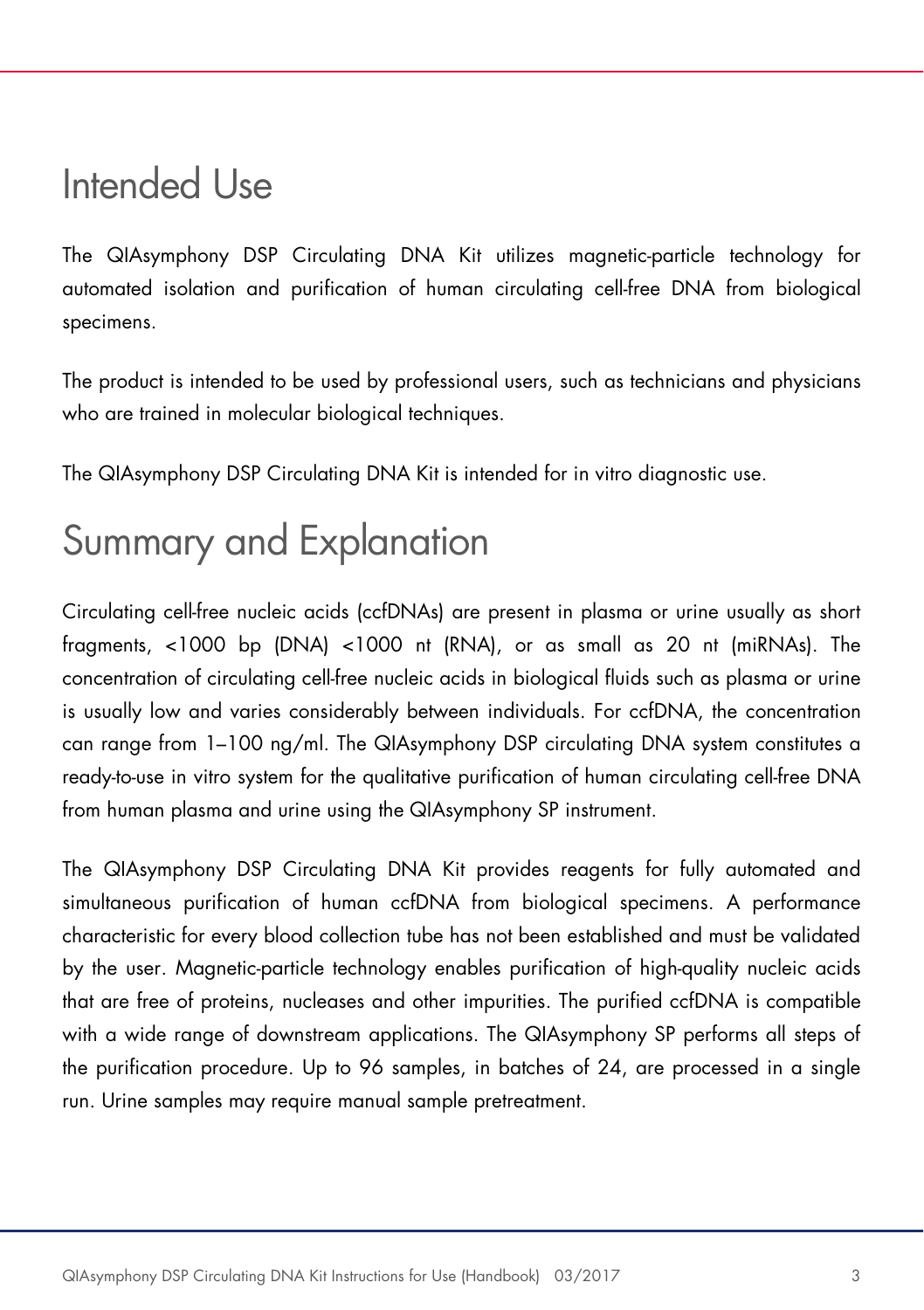### <span id="page-3-0"></span>Principles of the Procedure

QIAsymphony technology combines the speed and efficiency of anion exchange-based nucleic acid purification with the convenient handling of magnetic particles (Figure 1, below). The purification procedure is designed to ensure safe and reproducible handling of potentially infectious samples, and comprises 3 steps: bind, wash, and elute (see flowchart, page [5\)](#page-4-0). The user can choose between different sample input volumes.



Figure 1. Schematic diagram of the QIAsymphony SP principle. The QIAsymphony SP processes a sample containing magnetic particles as follows: A magnetic rod protected by a rod cover enters a well containing the sample and attracts the magnetic particles. The magnetic rod cover is positioned above another well and the magnetic particles are released. These steps are repeated several times during sample processing The QIAsymphony SP uses a magnetic head containing an array of 24 magnetic rods, and can therefore process up to 24 samples simultaneously.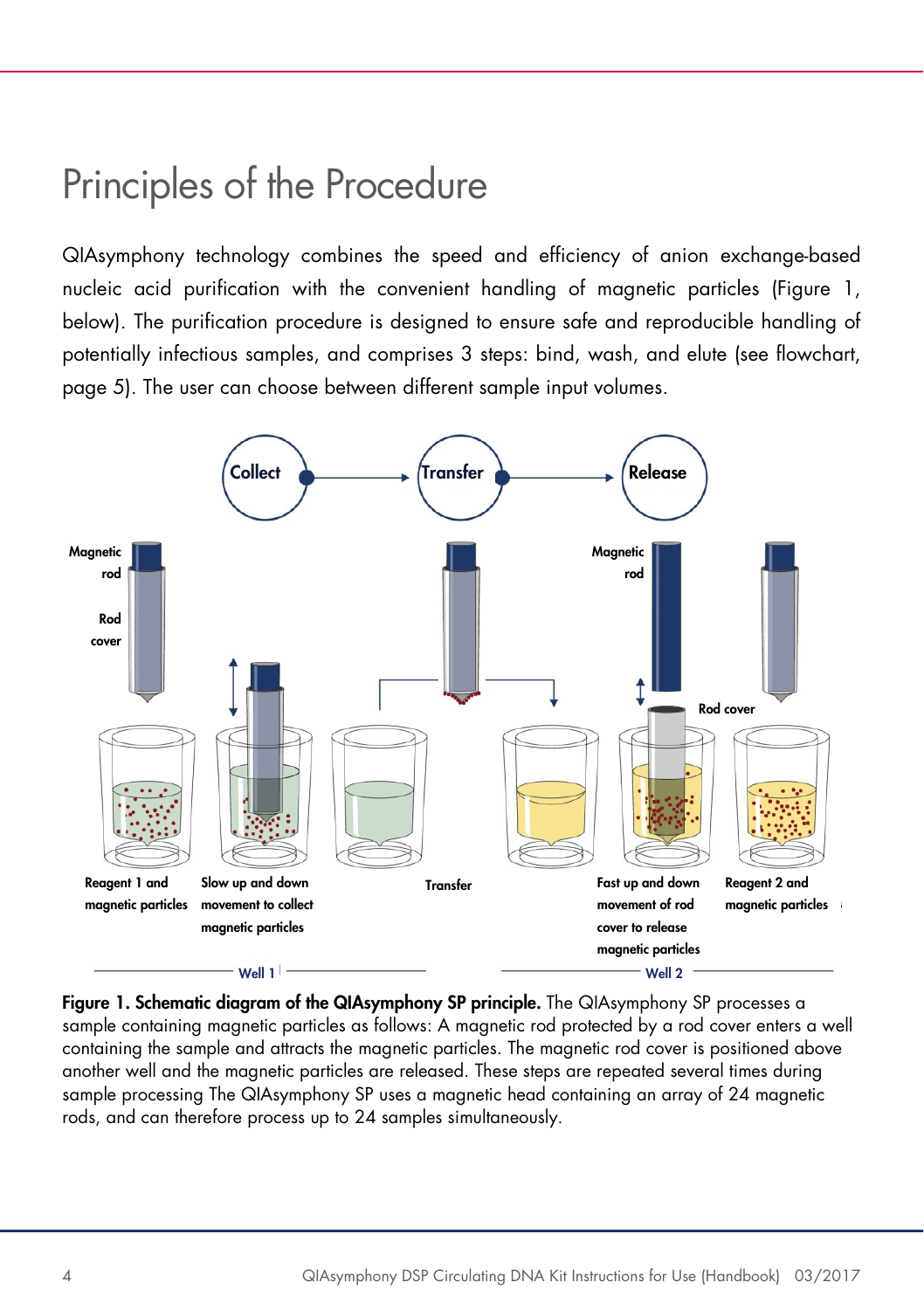

#### <span id="page-4-0"></span>QIAsymphony DSP Circulating DNA Procedure

Pure, high quality DNA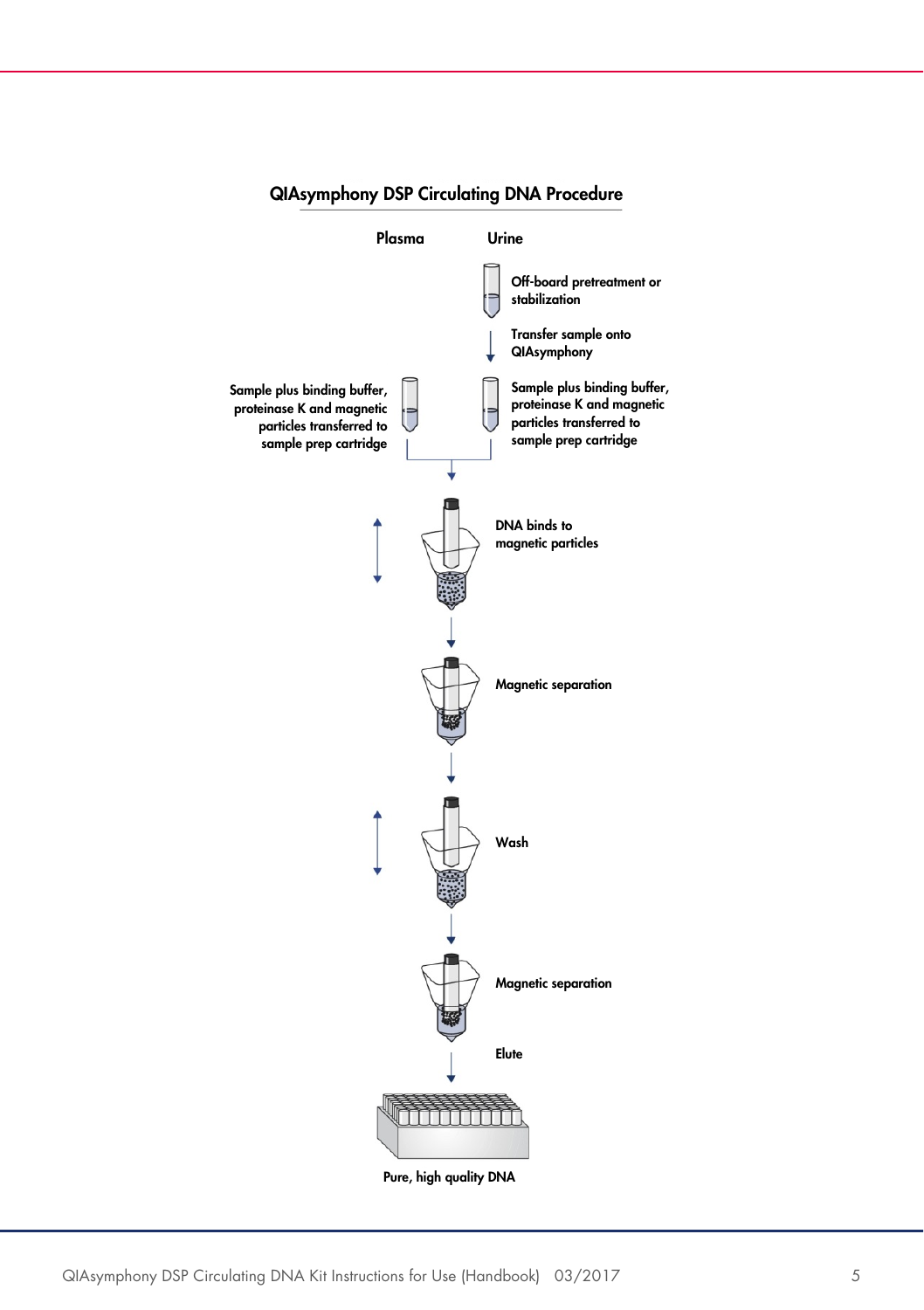### <span id="page-5-0"></span>Materials Provided

#### <span id="page-5-1"></span>Kit contents

| Catalog number             | <b>QIAsymphony DSP Circulating DNA Kit</b>       | (192)<br>937556  |
|----------------------------|--------------------------------------------------|------------------|
| <b>Number of reactions</b> |                                                  | 192              |
|                            | <b>Identity</b>                                  | Quantity         |
| <b>RC</b>                  | Reagent cartridge*<br><b>CART</b><br><b>REAG</b> | 2                |
| <b>PROTK</b>               | <b>QIAGEN Proteinase K</b>                       | $6 \times 10$ ml |
| PL                         | Piercing lid                                     | 2                |
| <b>RSS</b>                 | Reuse Seal Set <sup>‡</sup>                      | $\mathcal{P}$    |
|                            | Instructions for Use (Handbook)                  | 1                |

\* Contains sodium azide as a preservative.<br> $\frac{1}{1}$  See page 22 for a list of symbols and def

See page [22](#page-21-0) for a list of symbols and definitions.

‡ A Reuse Seal Set contains 8 Reuse Seal Strips.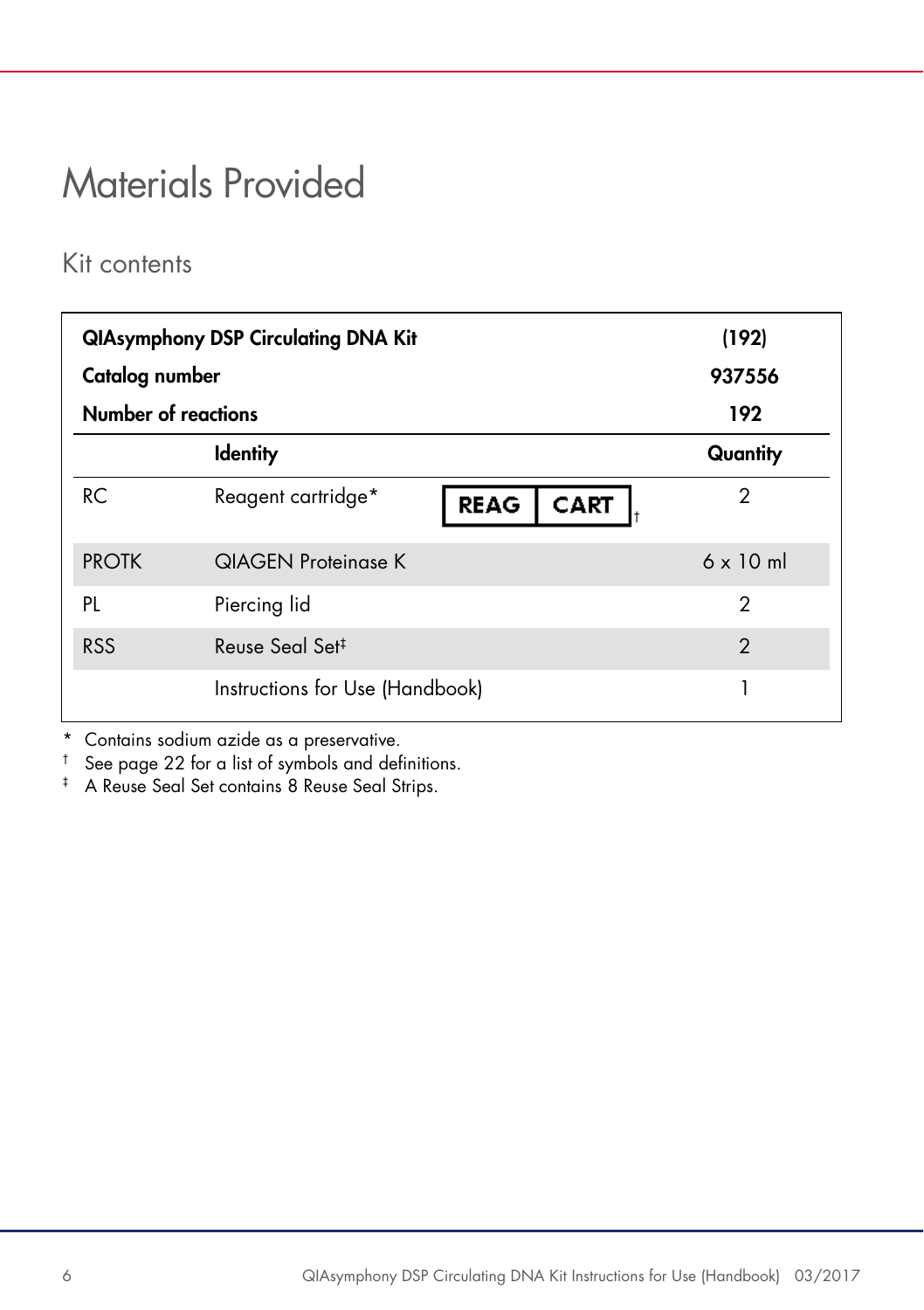### <span id="page-6-0"></span>Materials Required but Not Provided

When working with chemicals, always wear a suitable lab coat, disposable gloves, and protective goggles. For more information, please consult the appropriate safety data sheets (SDSs) available from the product supplier.

Make sure that instruments have been checked and calibrated according to the manufacturer's recommendations.

- QIAsymphony SP (cat.no. 9001297)
- Sample Prep Cartridges, 8-well cartridges (cat. no. 997002)
- 8-Rod Covers (cat. no. 997004)
- Filter-Tips, 200 µl and 1500 µl (cat. nos. 990332 and 997024)
- Sample tubes. For compatible primary and secondary tube formats, see the labware list which can be found under the resource tab of the product page on [www.qiagen.com](http://www.qiagen.com/).
- Elution tubes or plates. For compatible elution tube and plate formats, see the labware list which can be found under the resource tab of the product page on [www.qiagen.com](http://www.qiagen.com/).
- Phosphate-buffered saline (PBS, may be required for topping up sample volumes)
- Vortexer
- Buffer ATL (for pretreatment of urine samples; cat. no. 939016)
- For additional materials needed for pretreatment and stabilization of urine samples, please refer to the protocol sheet which can be found under the resource tab of the product page on [www.qiagen.com](http://www.qiagen.com/).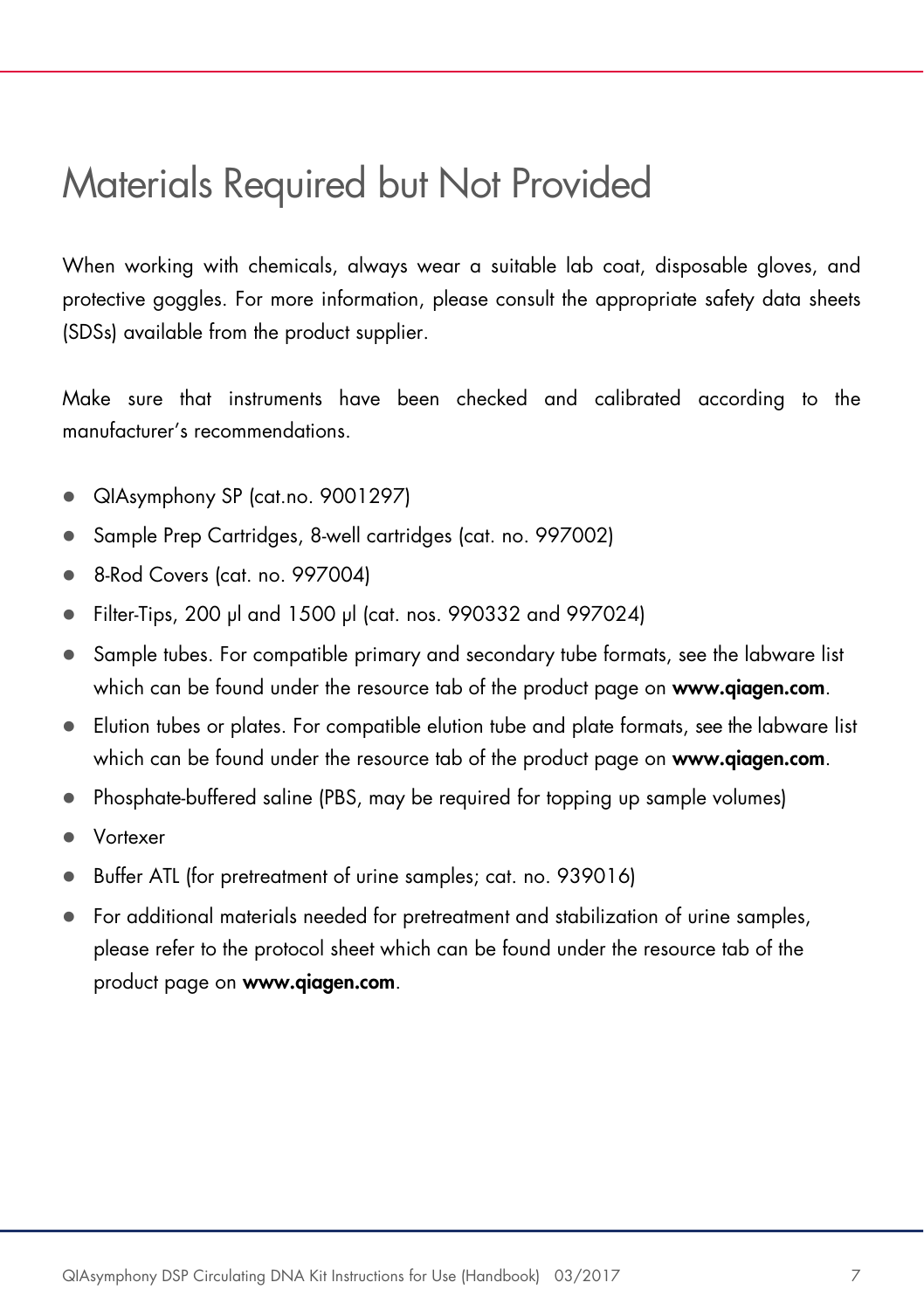### <span id="page-7-0"></span>Warnings and Precautions

For in vitro diagnostic use

Read all instructions carefully before using the kit.

When working with chemicals, always wear a suitable lab coat, disposable gloves, and protective goggles. For more information, please consult the appropriate safety data sheets (SDSs). These are available online in PDF format at www.qiagen.com/safety where you can find, view, and print the SDS for each QIAGEN kit and kit component.

#### WARNING Risk of personal injury



Do not add bleach or acidic solutions directly to the sample preparation waste.

Buffers in the reagent cartridge (RC) contain sodium azide. If buffers of the kit are spilled, clean with suitable laboratory detergent and water. If the spilled liquid contains potentially infectious agents, clean the affected area first with laboratory detergent and water, and then with 1% (v/v) sodium hypochlorite.

The following hazard and precautionary statements apply to components of QIAsymphony DSP Circulating DNA Kit.

#### MB<sub>S3</sub>

Contains: Sodium azide. Warning! May be harmful if swallowed. Call a POISON CENTER or doctor/ physician if you feel unwell.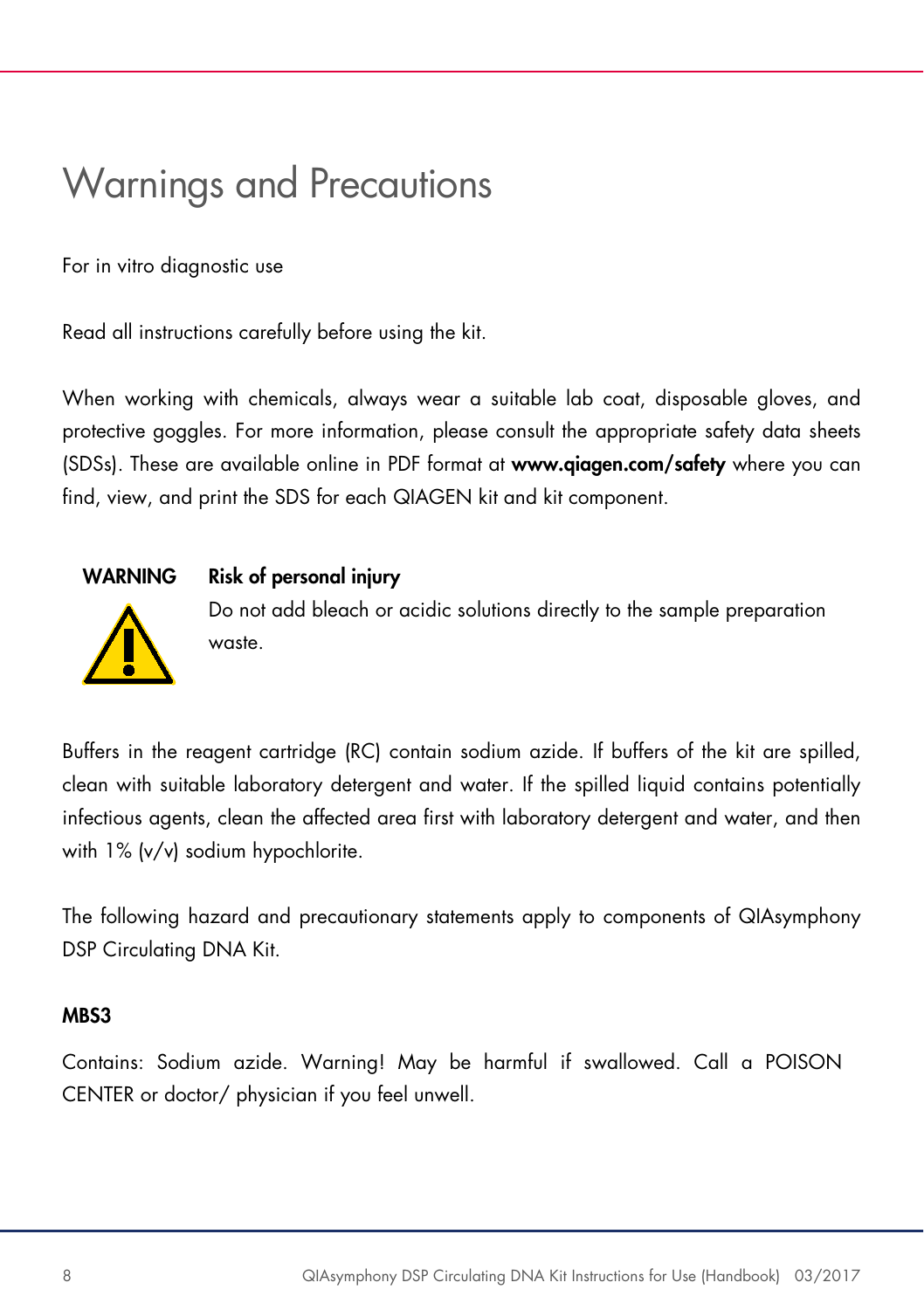#### Proteinase K



Contains: Proteinase K. Danger! Causes mild skin irritation. May cause allergy or asthma symptoms or breathing difficulties if inhaled. Avoid breathing dust/ fume/ gas/ mist/ vapors/ spray. Dispose of contents/ container to an approved waste disposal plant. If experiencing respiratory symptoms: Call a POISON CENTER or doctor/ physician. IF INHALED: If breathing is difficult, remove victim to fresh air and keep at rest in a position comfortable for breathing. Wear respiratory protection.

QSF<sub>2</sub>



Danger! Causes severe skin burns and eye damage. Dispose of contents/container to an approved waste disposal plant. IF IN EYES: Rinse cautiously with water for several minutes. Remove contact lenses, if present and easy to do. Continue rinsing. IF ON SKIN (or hair): Remove/take off immediately all contaminated clothing. Rinse skin with water/shower. Immediately call a POISON CENTER or doctor/physician. Store locked up. Wear protective gloves/protective clothing/eye protection/face protection.



Contains: ethanol. Danger! Causes serious eye irritation. Highly flammable liquid and vapor. Dispose of contents/ container to an approved waste disposal plant. If eye irritation persists: Get medical advice/ attention. Keep away from heat/sparks/open flames/hot surfaces. - No smoking. Store in a well-ventilated place. Keep cool. Wear protective gloves/ protective clothing/ eye protection/ face protection.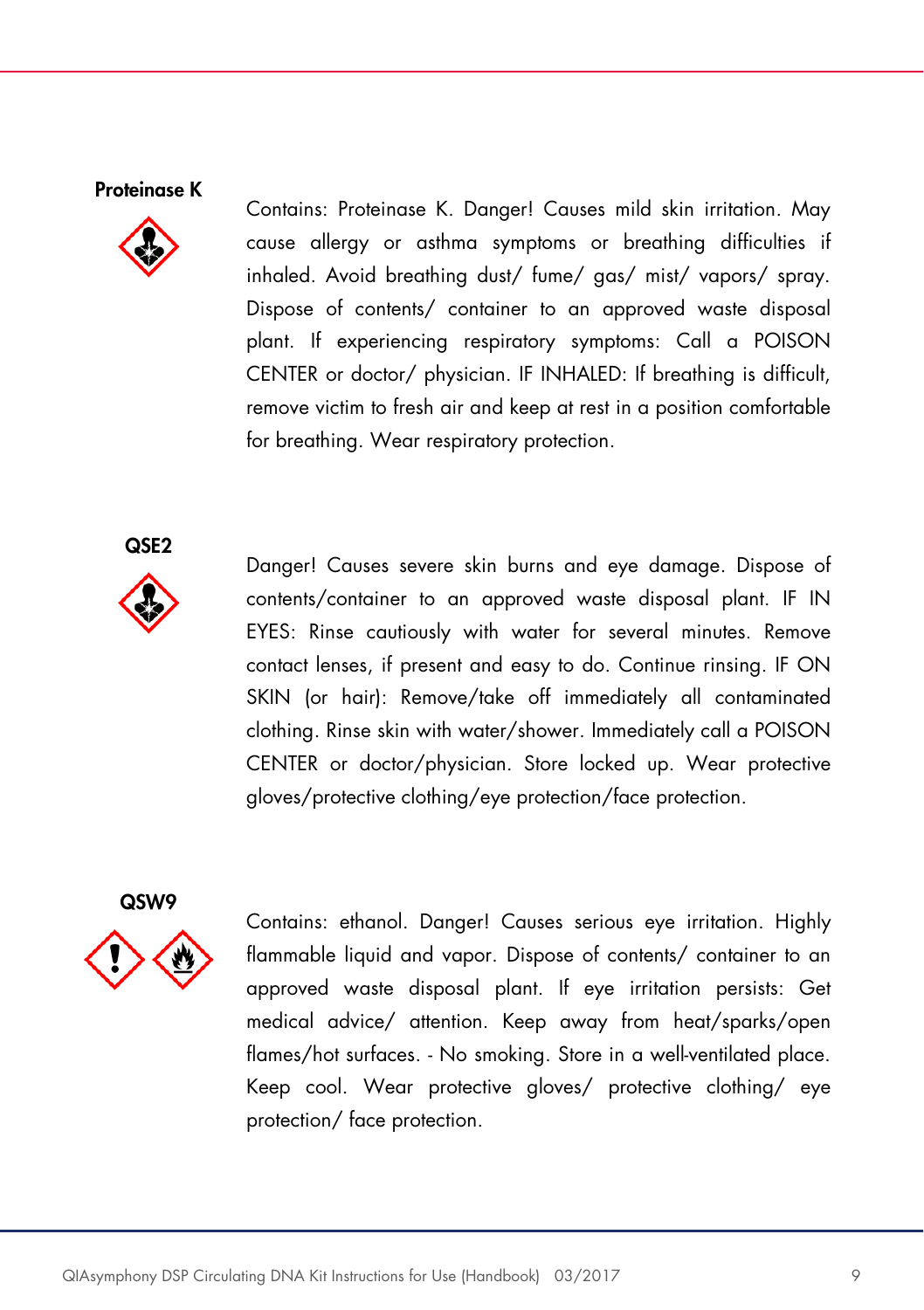### <span id="page-9-0"></span>Reagent Storage and Handling

The QIAsymphony DSP Circulating DNA Kit should be stored upright at room temperature (15–25°C). The magnetic particles in the reagent cartridges (RC) remain active when stored at this temperature.

Note: The label on the QIAsymphony DSP Circulating DNA Kit box displays the expiration date of the kit. The result file documents the expiration dates for only the reagent cartridge (RC).

Do not use the QIAsymphony DSP Circulating DNA Kit once it has expired.

#### <span id="page-9-1"></span>Kit components

The QIAsymphony DSP Circulating DNA Kit contains ready-to-use proteinase K solution that can be stored at room temperature.

Do not store reagent cartridges (RC) at temperatures below 15°C.

Partially used reagent cartridges (RC) can be stored for a maximum of 4 weeks, enabling cost-efficient reuse of reagents and more flexible sample processing. If a reagent cartridge (RC) is partially used, replace the cover of the trough containing the magnetic particles, and seal the reagent cartridge (RC) with the provided Reuse Seal Strips immediately after the end of the protocol run to avoid evaporation.

To avoid reagent evaporation, the reagent cartridge (RC) should be open for a maximum of 15 hours (including run times) at a maximum environmental temperature of 32°C. Incorrect storage of the kit components can lead to accelerated aging of buffers.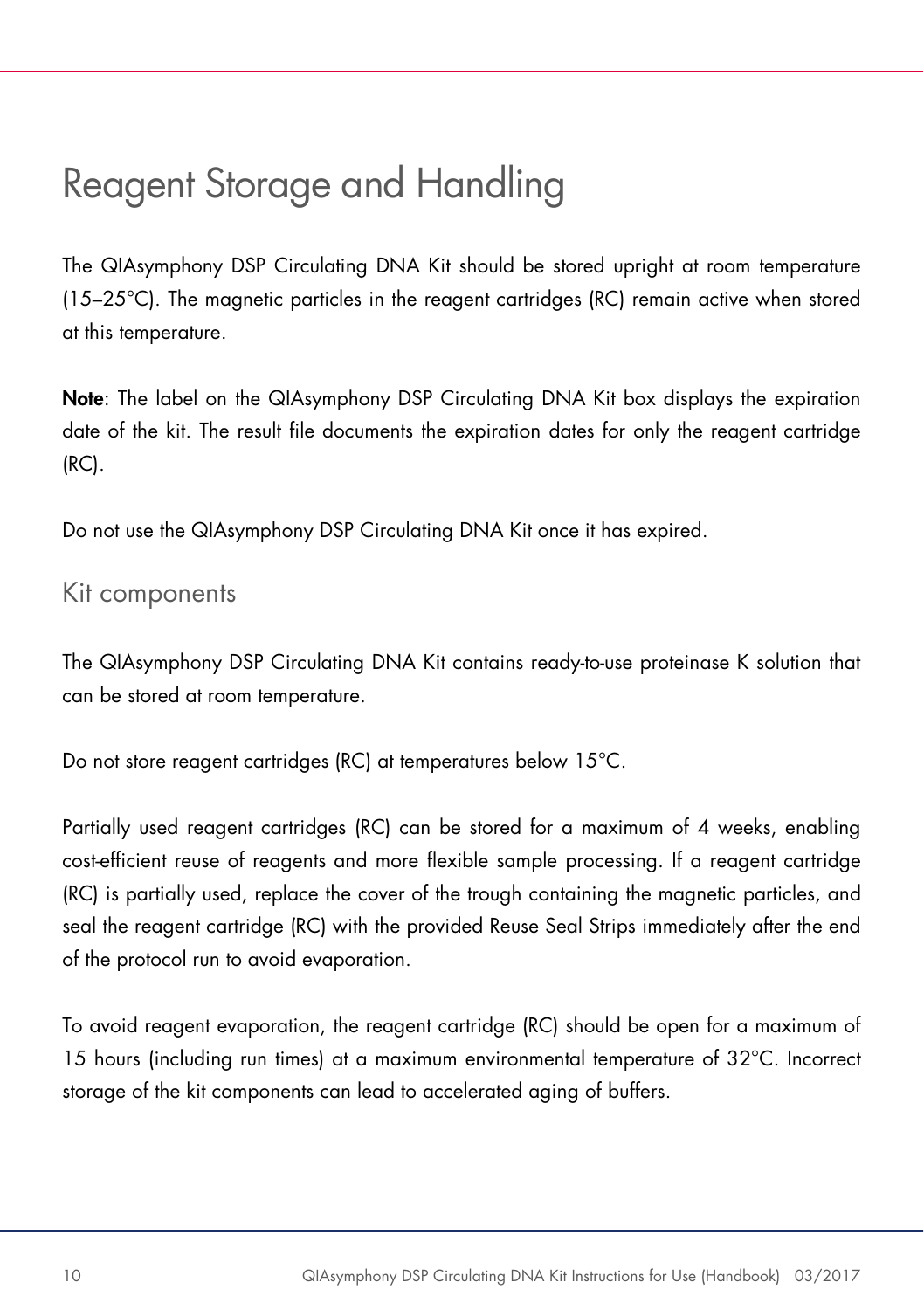Running batches with low sample numbers (<24) will increase both the time that the reagent cartridge (RC) is open and the required buffer volumes, potentially reducing the total number of sample preparations possible per cartridge.

Avoid exposure of the reagent cartridges (RC) to UV light (e.g., used for decontamination) as exposure may cause accelerated aging of the reagent cartridges (RC) and buffers.

### <span id="page-10-0"></span>Specimen Collection and Preparation

For more information about the automated procedure (including information about sample tubes that can be used with specific protocols) and specific sample pretreatments, see the relevant protocol sheet which can be found under the resource tab of the product page on www.qiagen.com.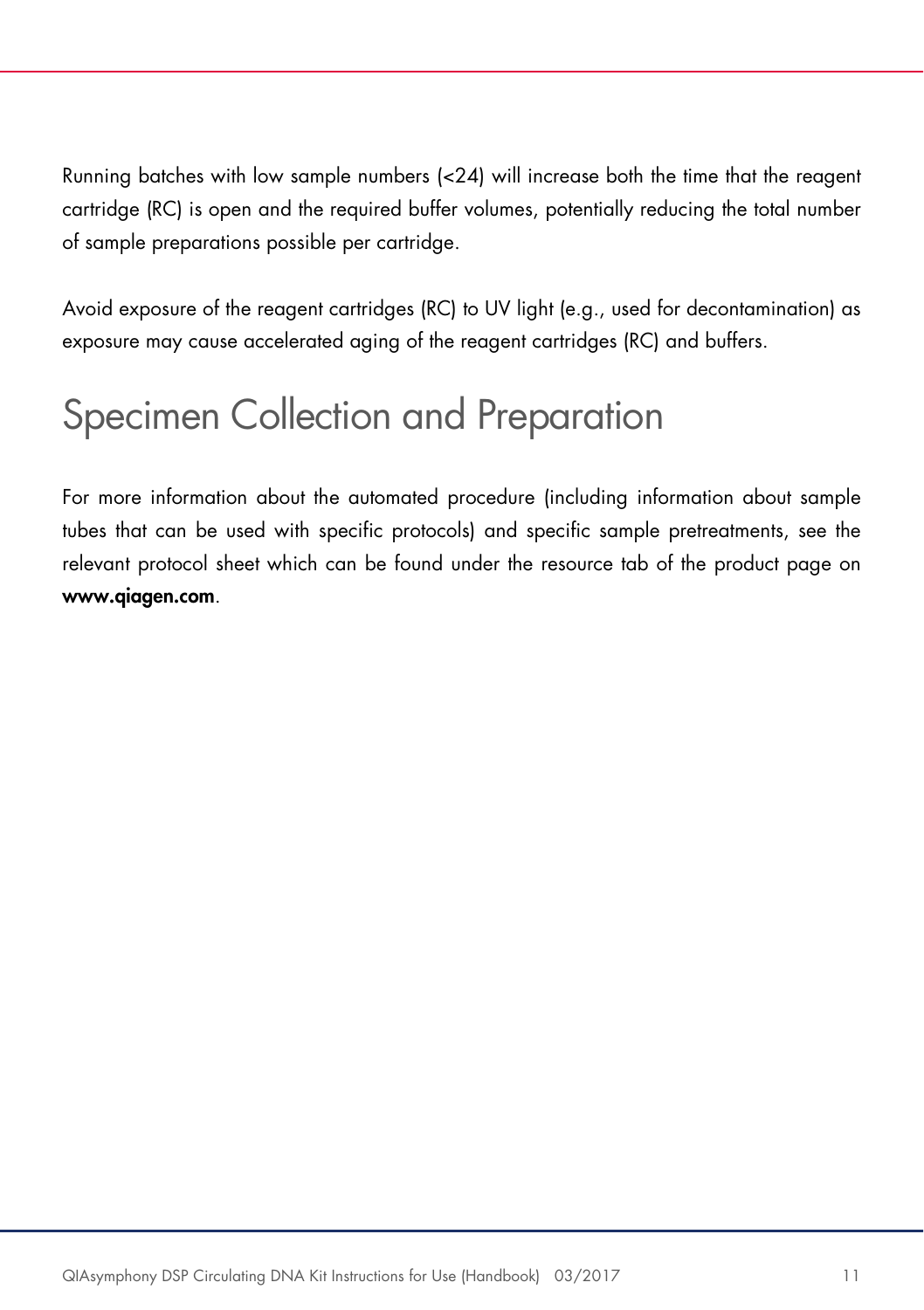### <span id="page-11-0"></span>**Procedure**

### <span id="page-11-1"></span>Automated purification on QIAsymphony SP

The QIAsymphony SP makes automated sample preparation easy and convenient. Samples, reagents and consumables, and eluates are separated in different drawers. Simply load samples, reagents provided in special cartridges, and preracked consumables in the appropriate drawer before a run. Start the protocol and remove purified DNA from the "Eluate" drawer after processing. Refer to the user manuals supplied with your instrument for operating instructions.

Note: Optional maintenance is not mandatory for instrument function, but is highly recommended to reduce risk of contamination.

The range of protocols available is continually expanding, and additional QIAGEN protocols can be downloaded free of charge at www.qiagen.com/goto/dsphandbooks.

Loading reagent cartridges (RC) into the "Reagents and Consumables" drawer

Reagents for purification of DNA are contained in an innovative reagent cartridge (RC) (Figure 2, page [13\)](#page-12-0). Each trough of the reagent cartridge (RC) contains a particular reagent, such as magnetic particles, binding buffer, wash buffer, or elution buffer. Partially used reagent cartridges (RC) can be reclosed with Reuse Seal Strips (RSS) for later reuse, which avoids generation of waste due to leftover reagents at the end of the purification procedure.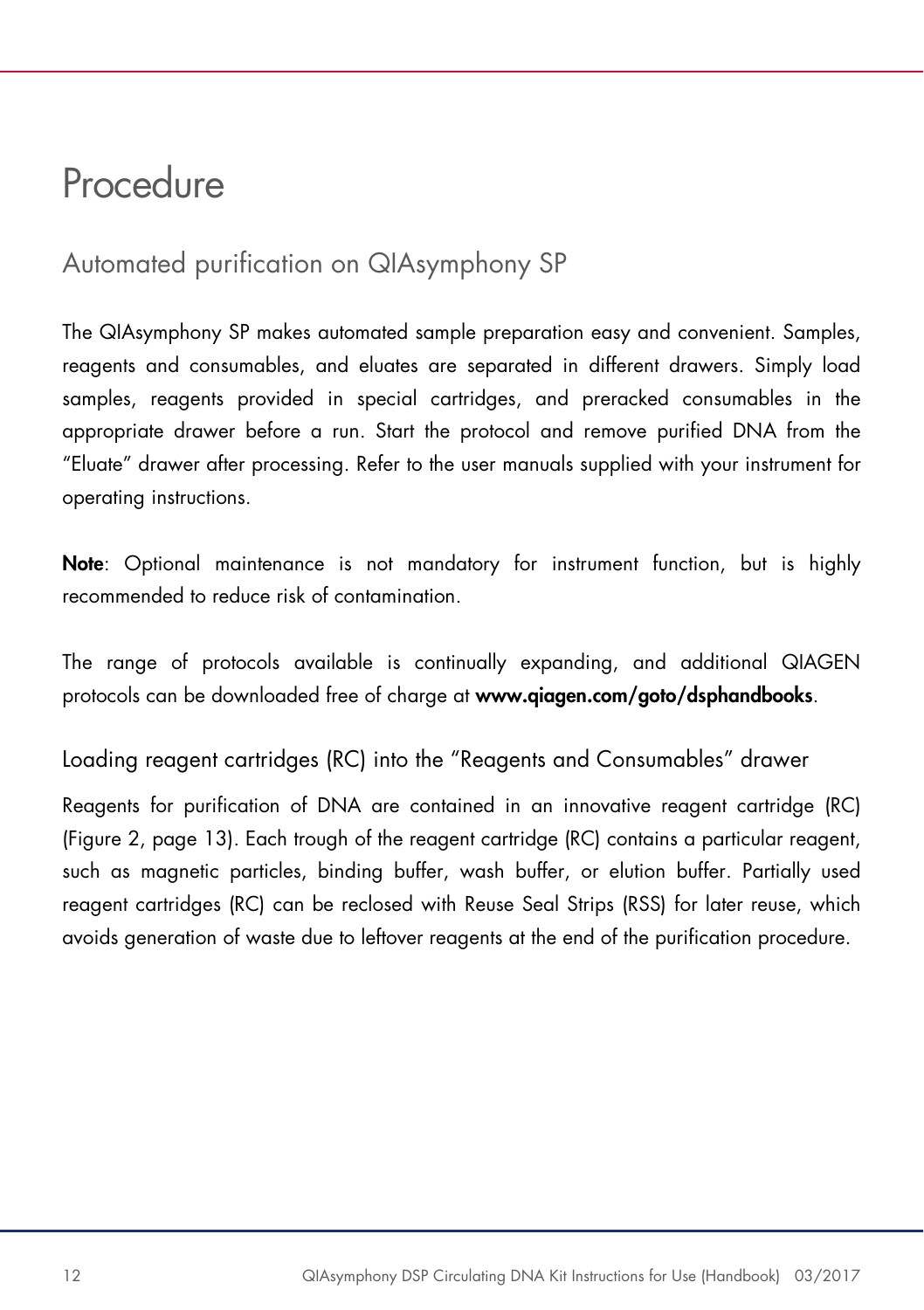

<span id="page-12-0"></span>Figure 2. QIAsymphony reagent cartridge (RC). The reagent cartridge (RC) contains all reagents required for the protocol run.

Before starting the procedure, make sure that the magnetic particles are fully resuspended. Remove the magnetic-particle trough from the reagent cartridge frame, vortex it vigorously for at least 3 minutes then replace it in the reagent cartridge frame before the first use.

Note: Magnetic particles can change color. This has no influence on performance.

Place the reagent cartridge (RC) into the reagent cartridge holder. Before using a reagent cartridge (RC) for the first time, place the piercing lid (PL) on top of the reagent cartridge (RC) (Figure 2, [above\)](#page-12-0).

Note: The piercing lid (PL) is sharp. Take care when placing it onto the reagent cartridge (RC). Make sure to place the piercing lid (PL) onto the reagent cartridge (RC) in the correct orientation.

After the magnetic-particle trough cover is removed, the reagent cartridge (RC) is subsequently loaded into the "Reagents and Consumables" drawer.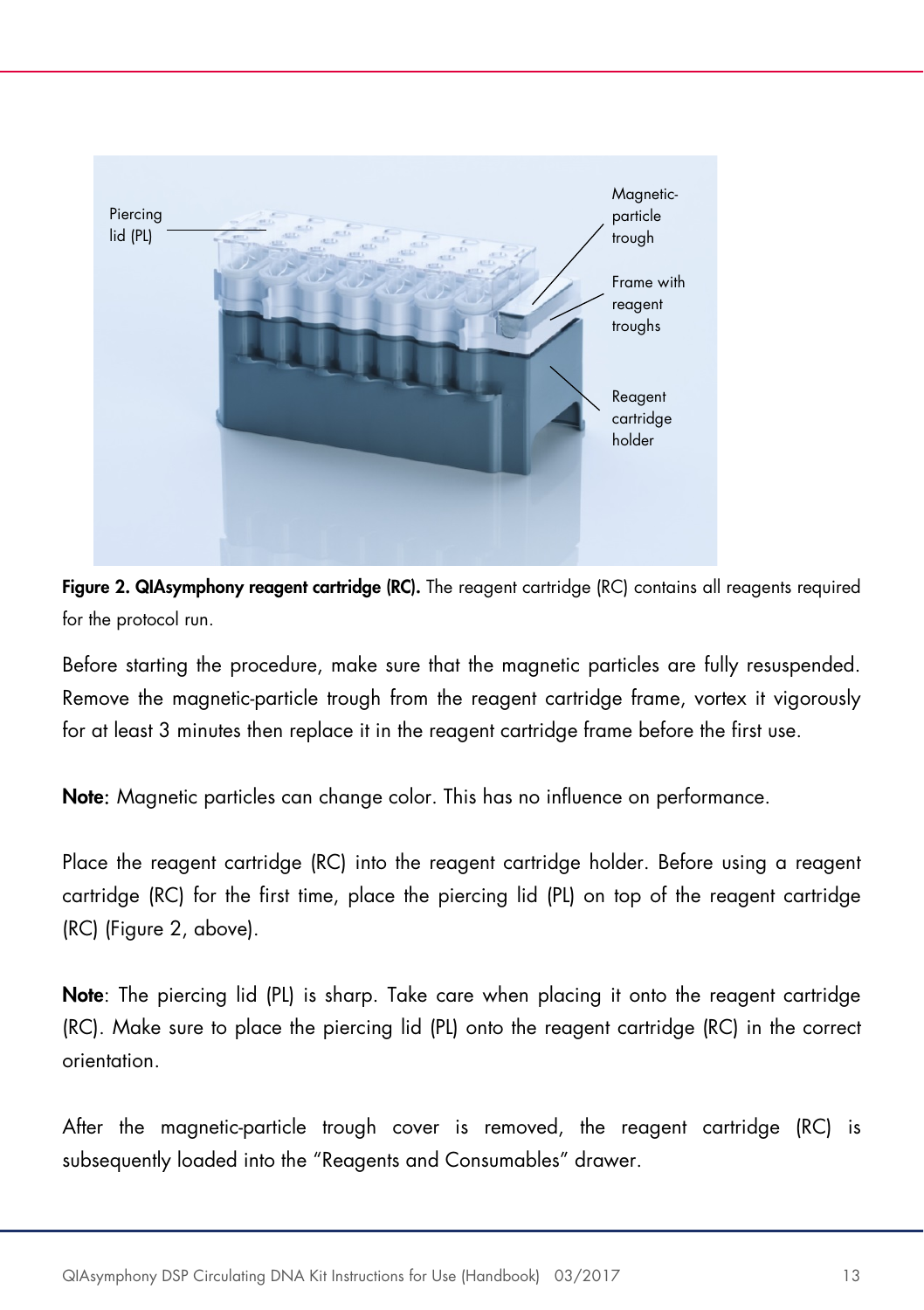Partially used reagent cartridges (RC) can be stored until needed again (see ["Reagent](#page-9-0)  [Storage and Handling"](#page-9-0) page [10\).](#page-9-0)

Note: Proteinase K must be added according to information given in the protocol sheet under the resource tab of the product page on www.qiagen.com.

Note: Make sure that reagent cartridges, magnetic-particle troughs and Proteinase K bottles are not interchanged between different kit lots.

Loading plastic ware into the "Reagents and Consumables" drawer

Sample prep cartridges, 8-Rod Covers (both preracked in unit boxes), and disposable filter-tips (200 µl tips provided in blue racks, 1500 µl tips provided in black racks) are loaded into the "Reagents and Consumables" drawer.

Note: Make sure that the covers of the unit boxes are removed before loading the unit boxes into the "Reagents and Consumables" drawer.

Note: Tips have filters to help prevent cross-contamination.

Tip rack slots on the QIAsymphony SP worktable can be filled with either type of tip rack. The QIAsymphony SP will identify the type of tips loaded during the inventory scan.

Note: Do not refill tip racks or unit boxes for sample prep cartridges or 8-Rod Covers before starting another protocol run. The QIAsymphony SP can use partially used tip racks and unit boxes.

For the consumables required, see the relevant protocol sheet which can be found under the resource tab of the product page on www.qiagen.com. For plasticware ordering information, see page [29.](#page-28-0)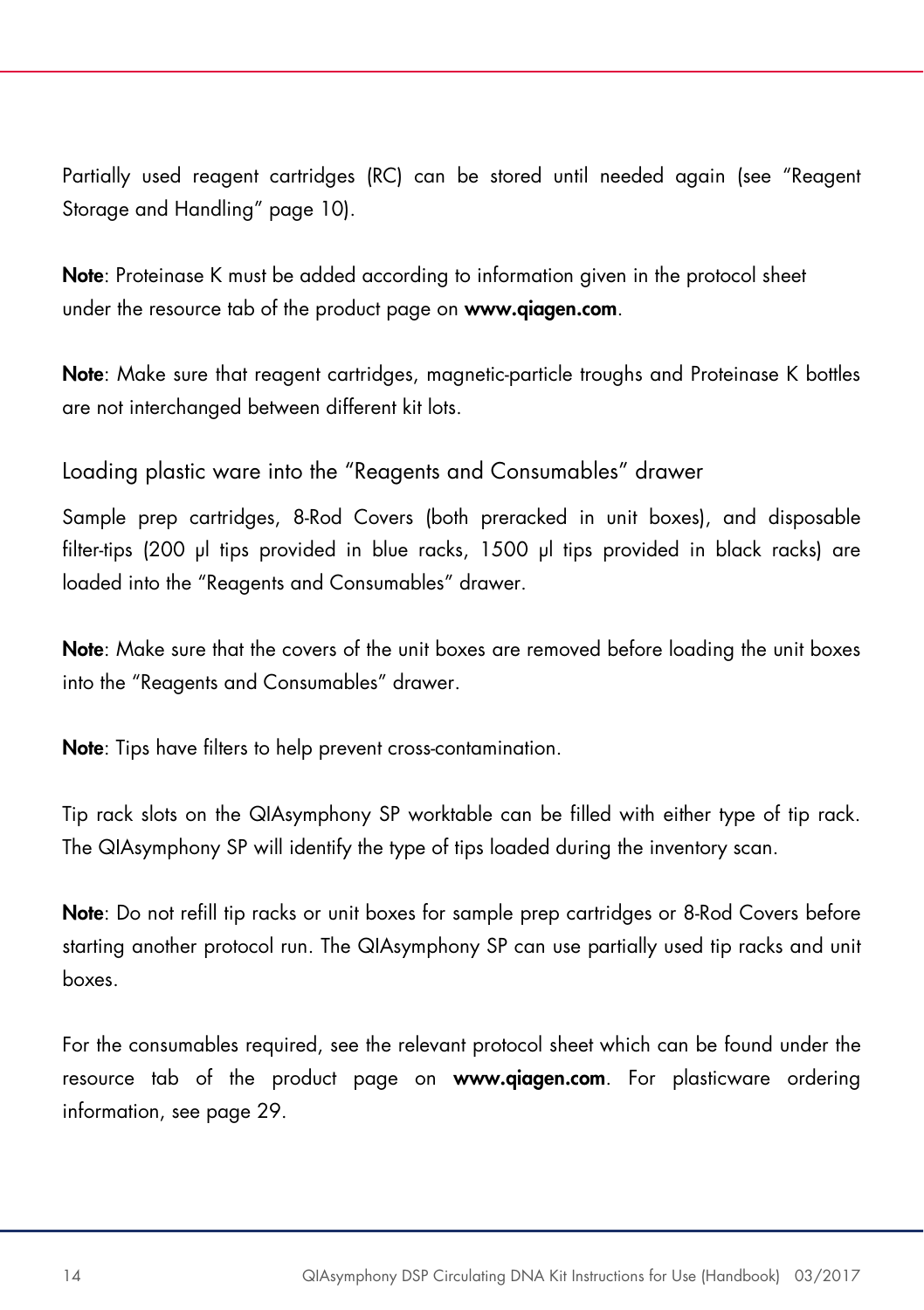#### Loading the "Waste" drawer

Sample prep cartridges and 8-Rod Covers used during a run are re-racked in empty unit boxes in the "Waste" drawer. Make sure that the "Waste" drawer contains sufficient empty unit boxes for plastic waste generated during the protocol run.

Note: Make sure that the covers of the unit boxes are removed before loading the unit boxes into the "Waste" drawer. If you are using 8-Rod Cover boxes for collecting used sample prep cartridges and 8-Rod Covers, ensure that the box spacer has been removed.

A bag for used filter-tips must be attached to the front side of the "Waste" drawer.

Note: The presence of a tip disposal bag is not checked by the system. Make sure that the tip disposal bag is properly attached before starting a protocol run. For more information, see the user manuals provided with your instrument. Empty the tip bag after a maximum of 96 samples have been processed to avoid a tip jam.

A waste container collects liquid waste generated during the purification procedure. The "Waste" drawer can only be closed if the waste container is in place. Dispose of the liquid waste according to your local safety and environment regulations. Do not autoclave the filled waste bottle. Empty the waste bottle after a maximum of 96 samples have been processed.

#### Loading the "Eluate" drawer

Load the required elution rack into the "Eluate" drawer. As long-term storage of eluates in the "Eluate" drawer may lead to evaporation or condensation, the cooling position must be used. Only use "Elution slot 1" with the corresponding cooling adapter.

#### Inventory scan

Before starting a run, the instrument checks that sufficient consumables for the aueued batch(es) have been loaded into the corresponding drawers.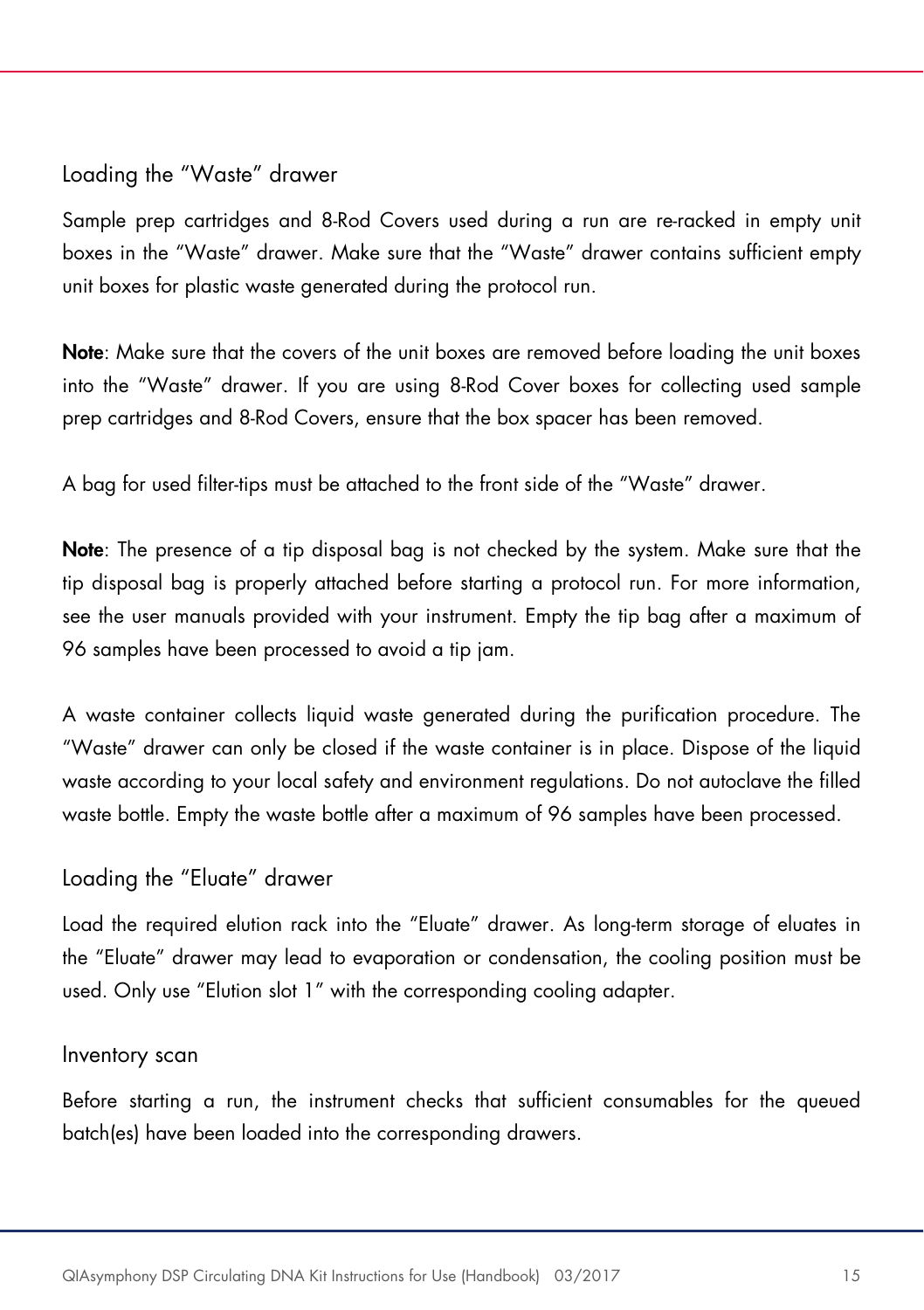#### Preparation of sample material

QIAsymphony DSP Circulating DNA Kits are designed for automated purification of circulating cell-free DNA from human plasma and urine (Table 1, page [17\)](#page-16-0).

Prevent formation of foam in or on the samples. Foam on samples can lead to pipetting of wrong sample volume. Depending on the starting material, sample pretreatment may be required. Samples should be equilibrated to room temperature (15–25°C) before starting the run.

For more information about the automated procedure (including information about sample tubes that can be used with specific protocols) and specific sample pretreatments, see the relevant protocol sheet which can be found under the resource tab of the product page on www.qiagen.com.

#### Storing DNA

After sample preparation, eluates can be stored at  $2-8^{\circ}C$  for up to 1 month. For long term storage eluates can be stored at –20ºC or at –80ºC. Frozen eluates must not be thawed more than three times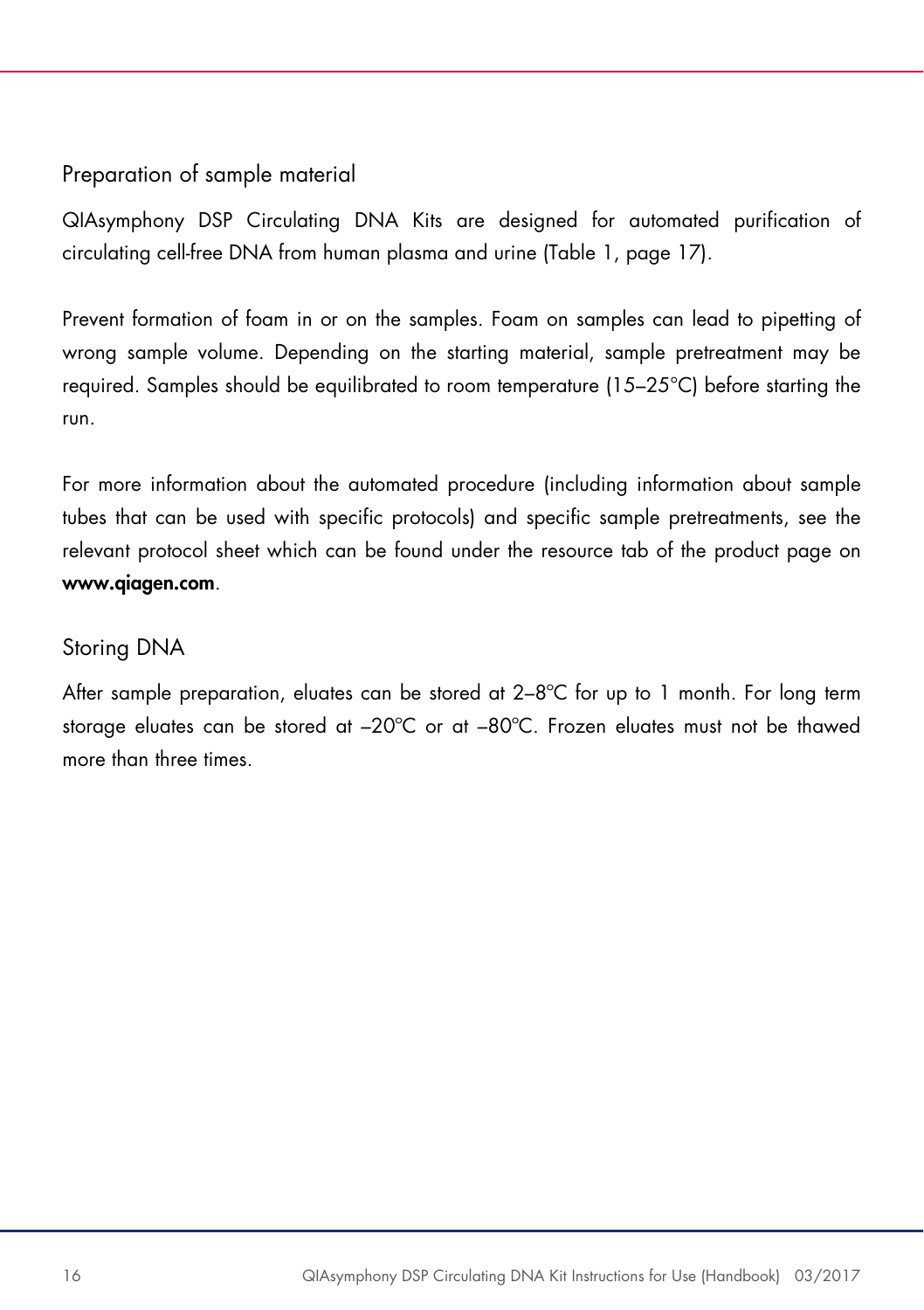#### Protocol overview

#### <span id="page-16-0"></span>Table 1. Protocol overview

| Sample        | Sample volume<br>$(\mu$ l) | <b>Elution volume</b><br>$(\mu$ | <b>QIAsymphony SP</b><br>protocol |
|---------------|----------------------------|---------------------------------|-----------------------------------|
| Plasma, urine | 2000                       | 60                              | circDNA_2000_DSP                  |
|               | 4000                       | 60                              | circDNA_4000_DSP                  |

#### Important points before starting

- Make sure that you are familiar with operating the QIAsymphony SP. Refer to the user manuals supplied with your instrument for operating instructions.
- Optional maintenance is not mandatory for instrument function, but is highly recommended to reduce risk of contamination.
- Before beginning the procedure, read ["Principles of the Procedure"](#page-3-0), page [4.](#page-3-0)
- Make sure that you are familiar with the protocol sheet corresponding to the procedure you want to use. (Protocol sheets can be found under the resource tab of the product page on [www.qiagen.com](http://www.qiagen.com/)).
- Avoid vigorous shaking of the reagent cartridge (RC) otherwise foam may be generated, which can lead to liquid-level detection problems.
- Before starting a pretreatment that requires Buffer ATL, check whether precipitate has formed in Buffer ATL. If necessary, dissolve precipitate by heating at 70°C with gentle agitation in a water bath. Aspirate bubbles from the surface of Buffer ATL.

#### Things to do before starting

 Before starting the procedure, make sure that the magnetic particles are fully resuspended. Vortex the trough containing the magnetic particles vigorously for at least 3 minutes before first use.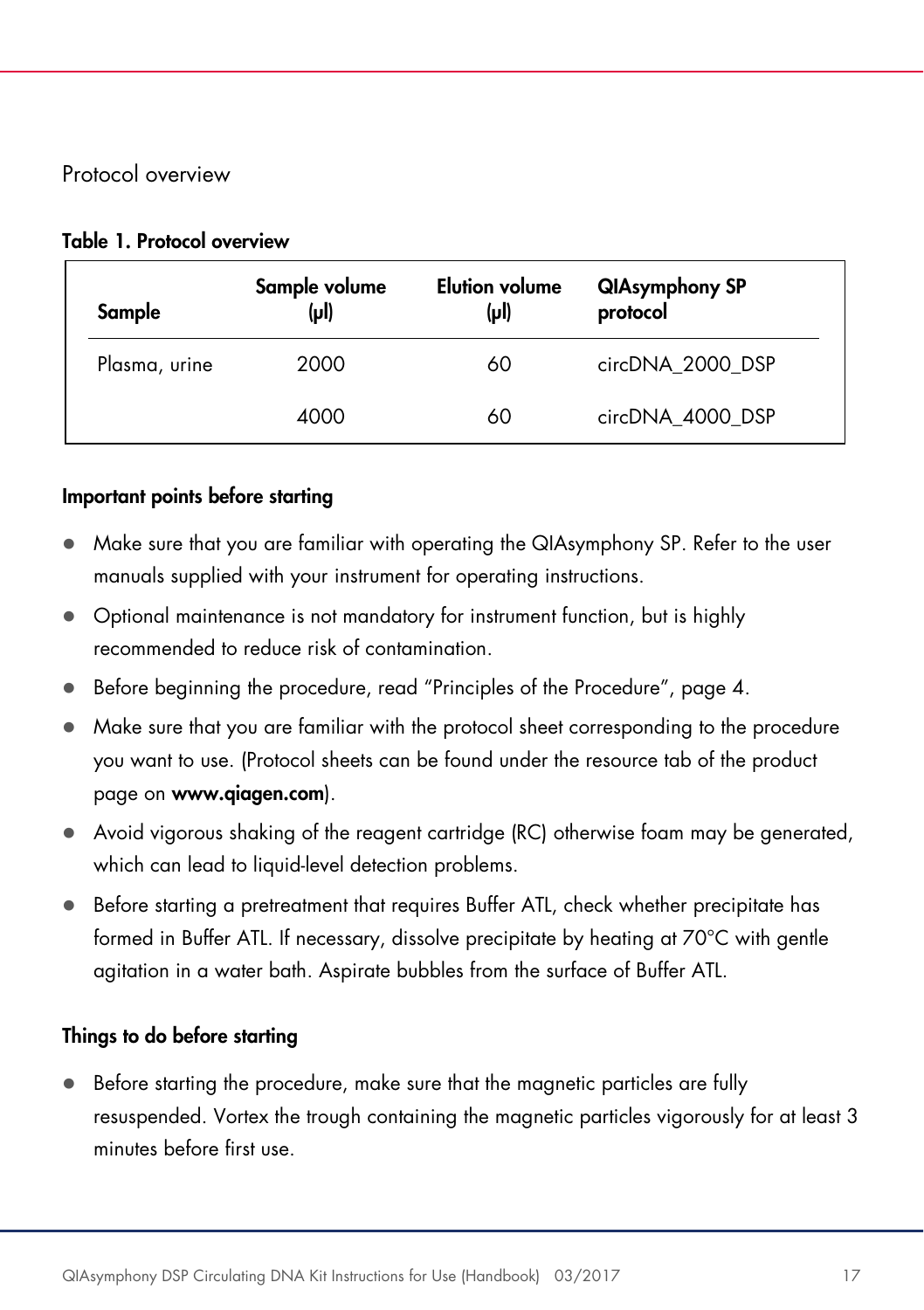- Make sure that the piercing lid is placed on the reagent cartridge and the lid of the magnetic-particle trough has been removed or, if using a partially used reagent cartridge, make sure the Reuse Seal Strips have been removed.
- Proteinase K is not included in the reagent cartridge but has to be provided by the user (sample drawer, slot A, position 1 and/or 2). Make sure that correct proteinase K volume is available. (For detailed information, see the protocol sheet which can be found under the resource tab of the product page on www.qiagen.com).
- If samples are bar coded, orient samples in the tube carrier so that the bar codes face the bar code reader at the left side of the QIAsymphony SP.
- For information about sample tubes compatible with a certain protocol, see the corresponding labware list which can be found under the resource tab of the product page on [www.qiagen.com](http://www.qiagen.com/).
- For information about minimum sample volumes for secondary tubes, see the corresponding labware list which can be found under the resource tab of the product page on www.qiagen.com.

### <span id="page-17-0"></span>Protocol: Purification of circulating cell-free DNA

The following is a general protocol for using QIAsymphony DSP Kits. Detailed information for each protocol, including volumes and tubes, is provided in protocol sheets which can be found under the resource tab of the product page on [www.qiagen.com](http://www.qiagen.com/).

- 1. Close all drawers and the hood.
- 2. Power ON the QIAsymphony SP, and wait until the **Sample Preparation** screen appears and the initialization procedure has finished.

The power switch is located at the bottom, left corner of the QIAsymphony SP.

3. Log on to the instrument.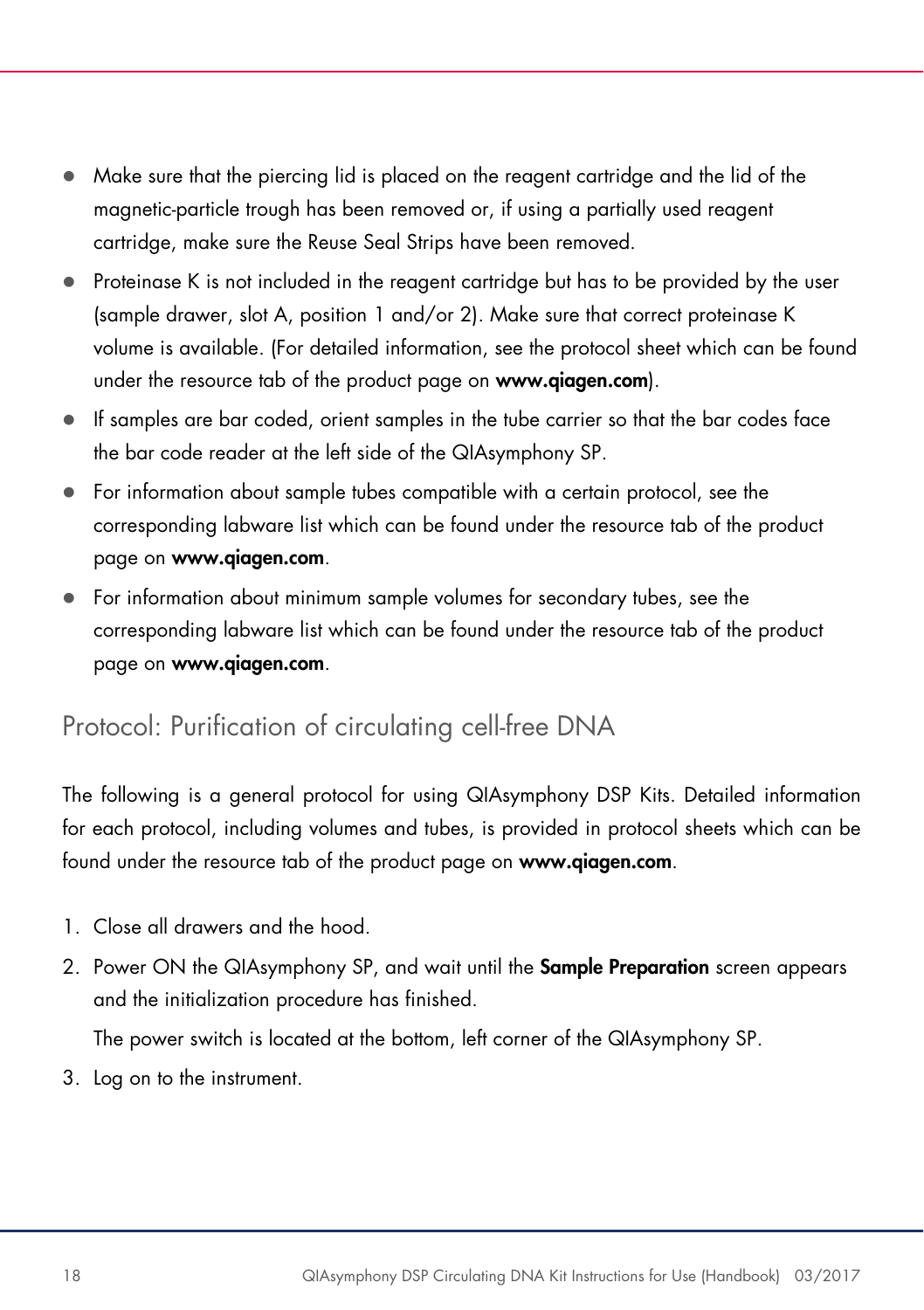4. Load the required elution rack into the "Eluate" drawer.

Do not load a 96-well plate onto "Elution slot 4". "Elution slot 1", with the corresponding cooling adapter, must be used.

When using a 96-well plate, make sure that the plate is in the correct orientation, as incorrect placement may cause sample mix-up in downstream analysis.

When using the Elution Microtubes CL rack, remove the bottom by twisting the rack until the bottom comes off.

- 5. Make sure the "Waste" drawer is properly prepared and perform an inventory scan of the "Waste" drawer, including the tip chute and liquid waste. Replace the tip disposal bag if necessary.
- 6. Load the required reagent cartridge(s) and consumables into the "Reagents and Consumables" drawer.
- 7. Perform an inventory scan of the "Reagents and Consumables" drawer.
- 8. Place the samples into the appropriate sample carrier, and load them into the "Sample" drawer.
- 9. Using the touchscreen, enter the required information for each batch of samples and for proteinase K to be processed.

Enter the following information:

- Sample information (depending on sample racks used)
- Protocol to be run (Assay Control Set)
- Elution volume and output position

After information about the batch has been entered, the status changes from LOADED to QUEUED. As soon as one batch is queued the Run button appears.

- 10.Place the proteinase K into the appropriate sample carrier on position 1and 2, and load them into slot A of the "Sample" drawer.
- 11. Define the proteinase K by pressing the IC button.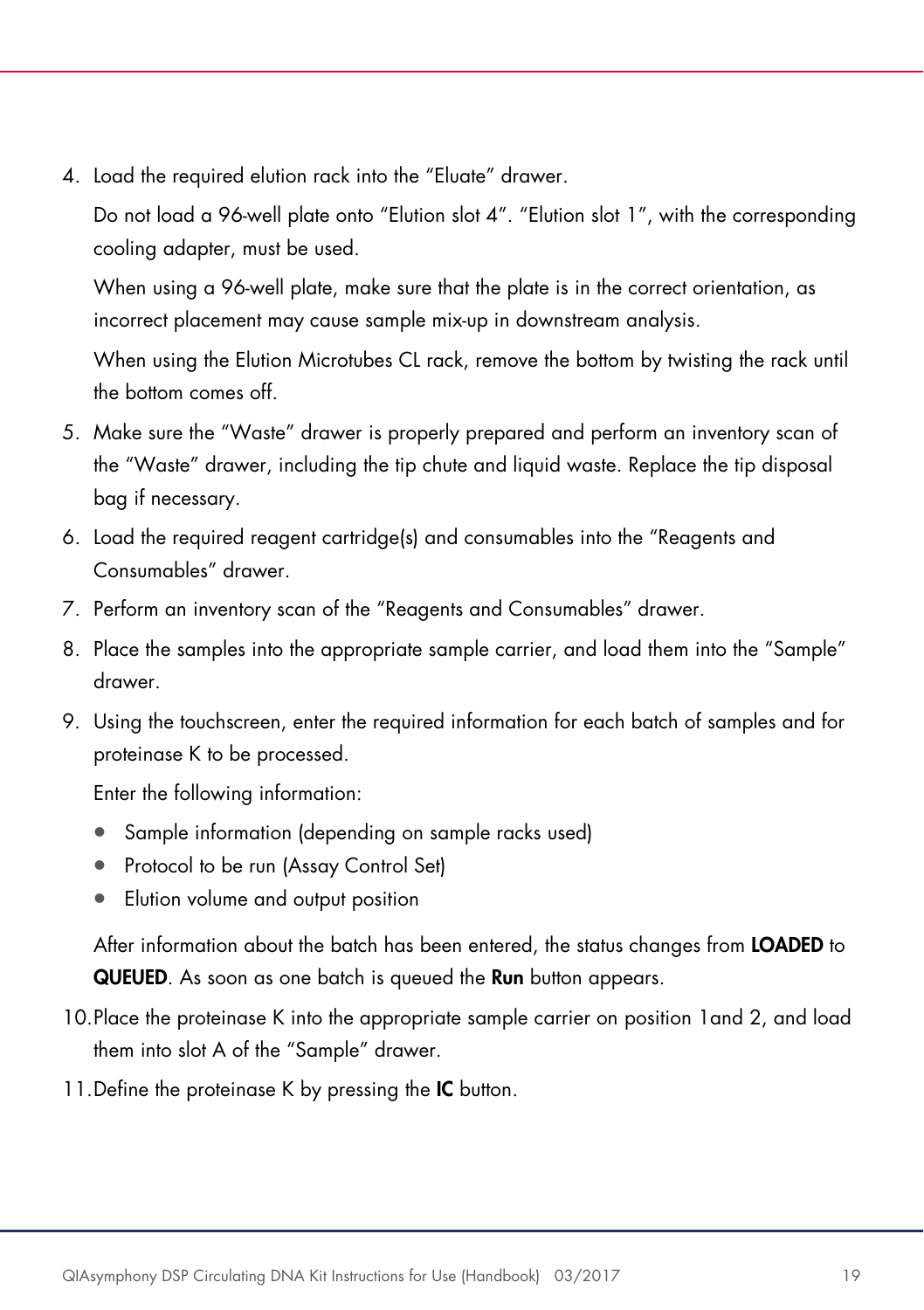12. Press the **Run** button to start the purification procedure.

All processing steps are fully automated. At the end of the protocol run, the status of the batch changes from RUNNING to COMPLETED.

- 13.Retrieve the elution rack containing the purified nucleic acids from the "Eluate" drawer.
- 14.The DNA is ready to use or can be stored at 2–8°C, –20°C, or –80°C.

We recommend removing the eluate plate from the "Eluate" drawer immediately after the run has finished. Depending on temperature and humidity, elution plates left in the QIAsymphony SP after the run is completed may experience condensation or evaporation.

In general, magnetic particles are not carried over into eluates. If carryover does occur, magnetic particles in eluates will not affect most downstream applications.

If magnetic particles need to be removed before performing downstream applications, tubes or plates containing eluates should first be placed in a suitable magnet and the eluates transferred to a clean tube (see ["Appendix: Quantification of circulating cell-free](#page-27-0)  [DNA"](#page-27-0), page [28\)](#page-27-0).

Result files are generated for each elution plate.

15.If a reagent cartridge is only partially used, seal it with the provided Reuse Seal Strips after the end of the protocol run to avoid evaporation.

Note: For more information about storage of partially used reagent cartridges (RC), see ["Reagent Storage and Handling"](#page-9-0), page [10.](#page-9-0)

16.Discard used sample tubes and waste according to your local safety regulations.

See ["Warnings and Precautions"](#page-7-0), page [8,](#page-7-0) for safety information.

17.Clean the QIAsymphony SP.

Follow the maintenance instructions in the user manuals supplied with your instrument. Make sure to clean the tip guards regularly to minimize the risk of cross-contamination.

18.Close the instrument drawers and power OFF the QIAsymphony SP.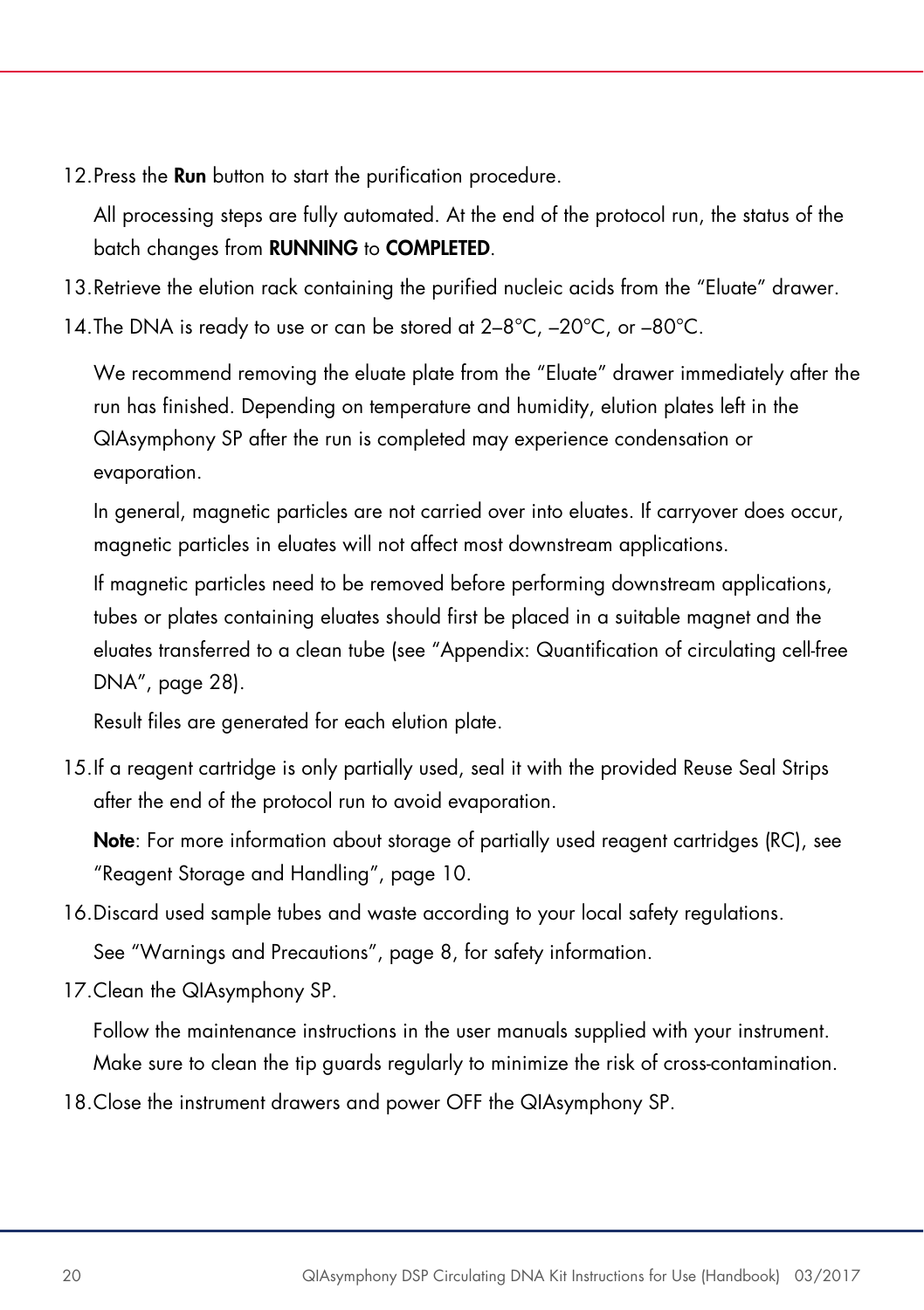### <span id="page-20-0"></span>Quality Control

In accordance with QIAGEN's ISO-certified Quality Management System, each lot of QIAsymphony DSP Circulating DNA Kit is tested against predetermined specifications to ensure consistent product quality.

### <span id="page-20-1"></span>Limitations

System performance has been established in performance evaluation studies purifying human circulating cell-free DNA from human plasma and urine.

It is the user's responsibility to validate system performance for any procedures used in their laboratory that are not covered by the QIAGEN performance evaluation studies.

To minimize the risk of a negative impact on the diagnostic results, adequate controls for downstream applications should be used. For further validation, the guidelines of the International Conference on Harmonisation of Technical Requirements (ICH) in *ICH Q2 (R1) Validation of Analytical Procedures: Text and Methodology* are recommended.

Any diagnostic results that are generated must be interpreted in conjunction with other clinical or laboratory findings.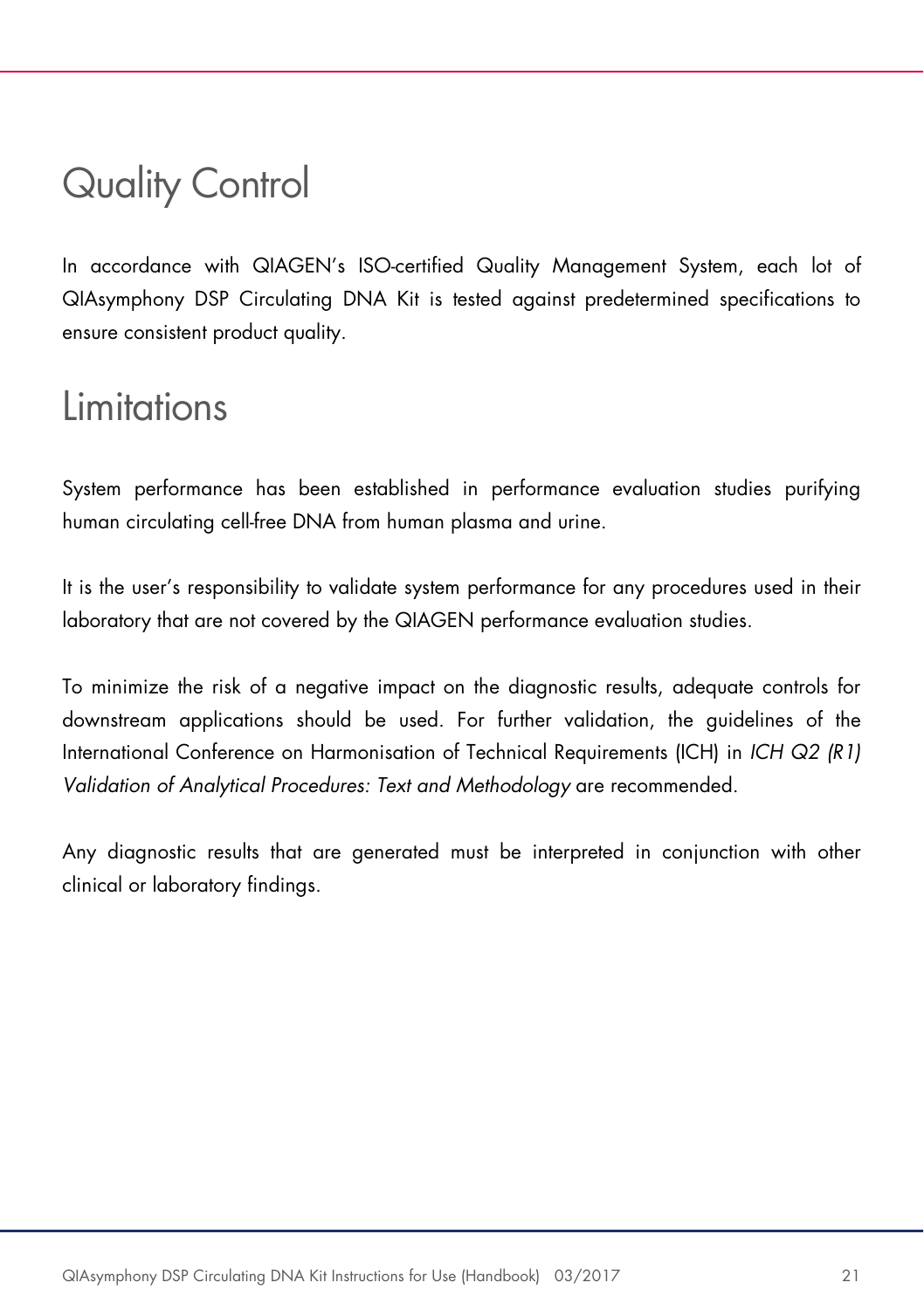### <span id="page-21-0"></span>Symbols

The symbols in the following table include symbols used in these instructions for use.

| <n></n>     | Contains reagents sufficient for <n> reactions</n> |
|-------------|----------------------------------------------------|
|             | Use by                                             |
| <b>IVD</b>  | In vitro diagnostic medical device                 |
| <b>REF</b>  | Catalog number                                     |
| <b>LOT</b>  | Lot number                                         |
| <b>MAT</b>  | Material number (i.e., component labeling)         |
| <b>COMP</b> | Components (i.e., a list of what is included)      |
| <b>CONT</b> | Contains (contents)                                |
| <b>NUM</b>  | Number (i.e., vials, bottles)                      |
|             | Global Trade Item Number                           |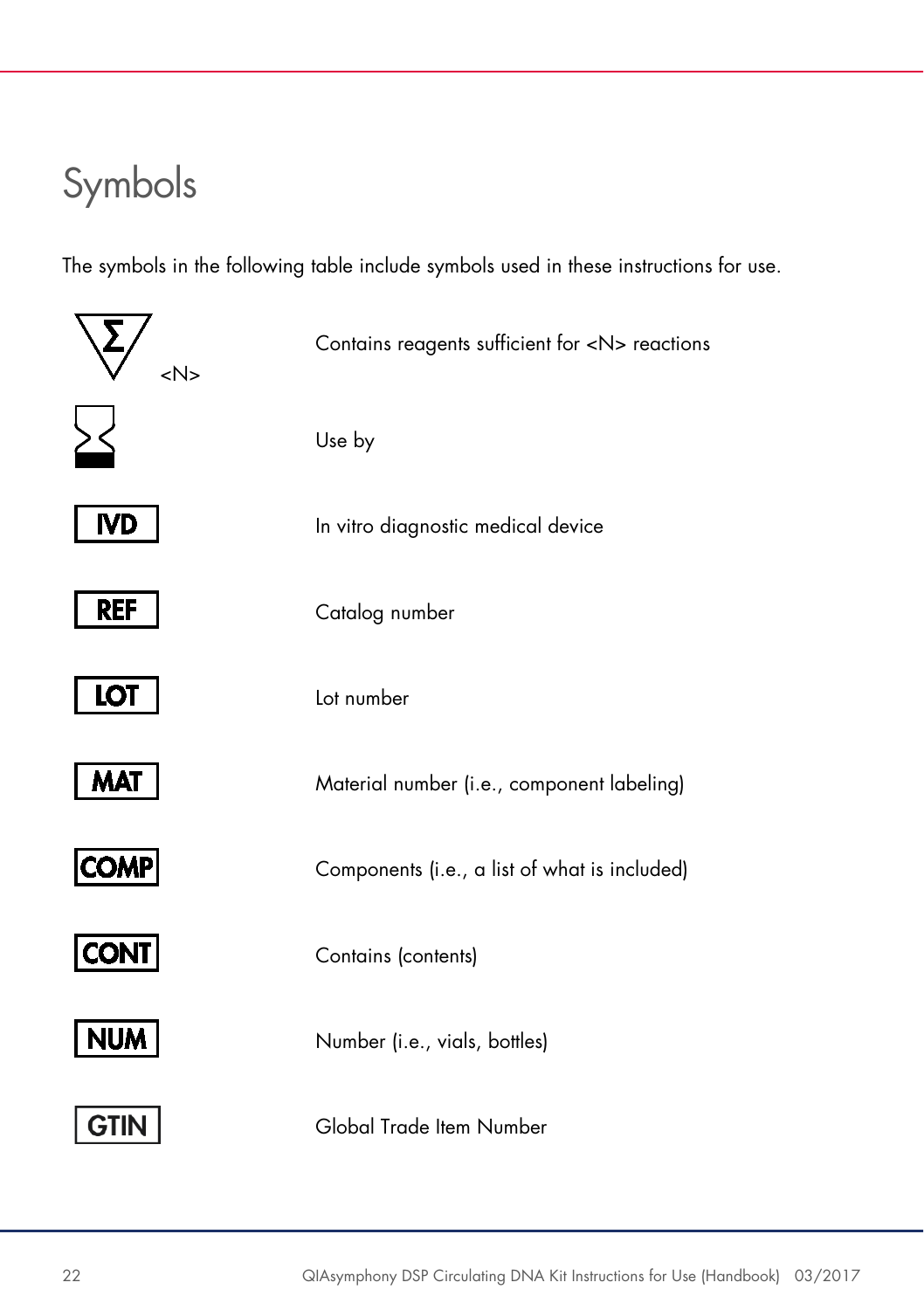| <b>Rn</b>                  | R is for revision of the Instructions for Use (Handbook)<br>and n is the revision number |
|----------------------------|------------------------------------------------------------------------------------------|
|                            | Temperature limitation                                                                   |
|                            | Manufacturer                                                                             |
|                            | Consult instructions for use                                                             |
|                            | Caution                                                                                  |
| <b>PROTK</b>               | Proteinase K                                                                             |
| WELL                       | Well number (i.e., reagent cartridge well)                                               |
| <b>REAG</b><br><b>CART</b> | Reagent cartridge                                                                        |
| Sodium azide               | Sodium azide                                                                             |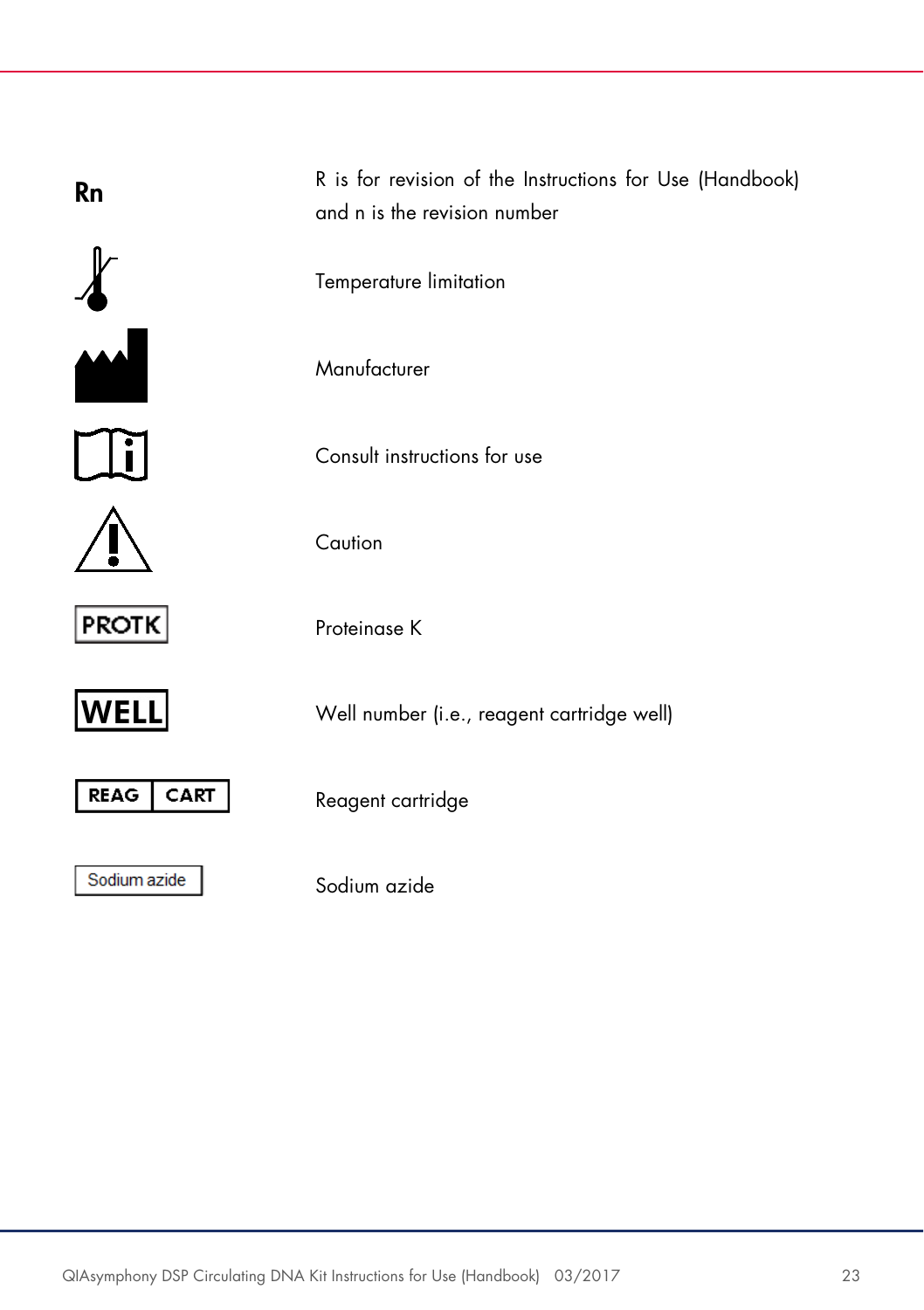### <span id="page-23-0"></span>Troubleshooting Guide

This troubleshooting guide may be helpful in solving any problems that may arise. For contact information, see back cover or visit [www.qiagen.com](http://www.qiagen.com/).

| <b>General handling</b> |                                               |                                                                                                                                                                                                                                                                 |  |
|-------------------------|-----------------------------------------------|-----------------------------------------------------------------------------------------------------------------------------------------------------------------------------------------------------------------------------------------------------------------|--|
|                         | Error message displayed<br>on the touchscreen | If an error message is displayed during a protocol,<br>refer to the user manuals supplied with your<br>instrument.                                                                                                                                              |  |
|                         |                                               | Precipitate in reagent trough of opened cartridge of the QIAsymphony DSP kit                                                                                                                                                                                    |  |
| a)                      | Buffer evaporation                            | Excessive evaporation may lead to increased salt<br>concentration in buffers. Discard reagent cartridge<br>(RC). Make sure to seal buffer troughs of a partially<br>used reagent cartridge (RC) with Reuse Seal Strips<br>when not being used for purification. |  |
| b)                      | Storage of reagent<br>cartridge (RC)          | Storage of reagent cartridge (RC) below 15°C may<br>lead to formation of precipitates.                                                                                                                                                                          |  |
| Low yield of DNA        |                                               |                                                                                                                                                                                                                                                                 |  |
| a)                      | Magnetic particles were<br>not completely     | Before starting the procedure, ensure that the<br>magnetic particles are fully resuspended. Vortex for                                                                                                                                                          |  |

at least 3 minutes before use.

#### Comments and suggestions

resuspended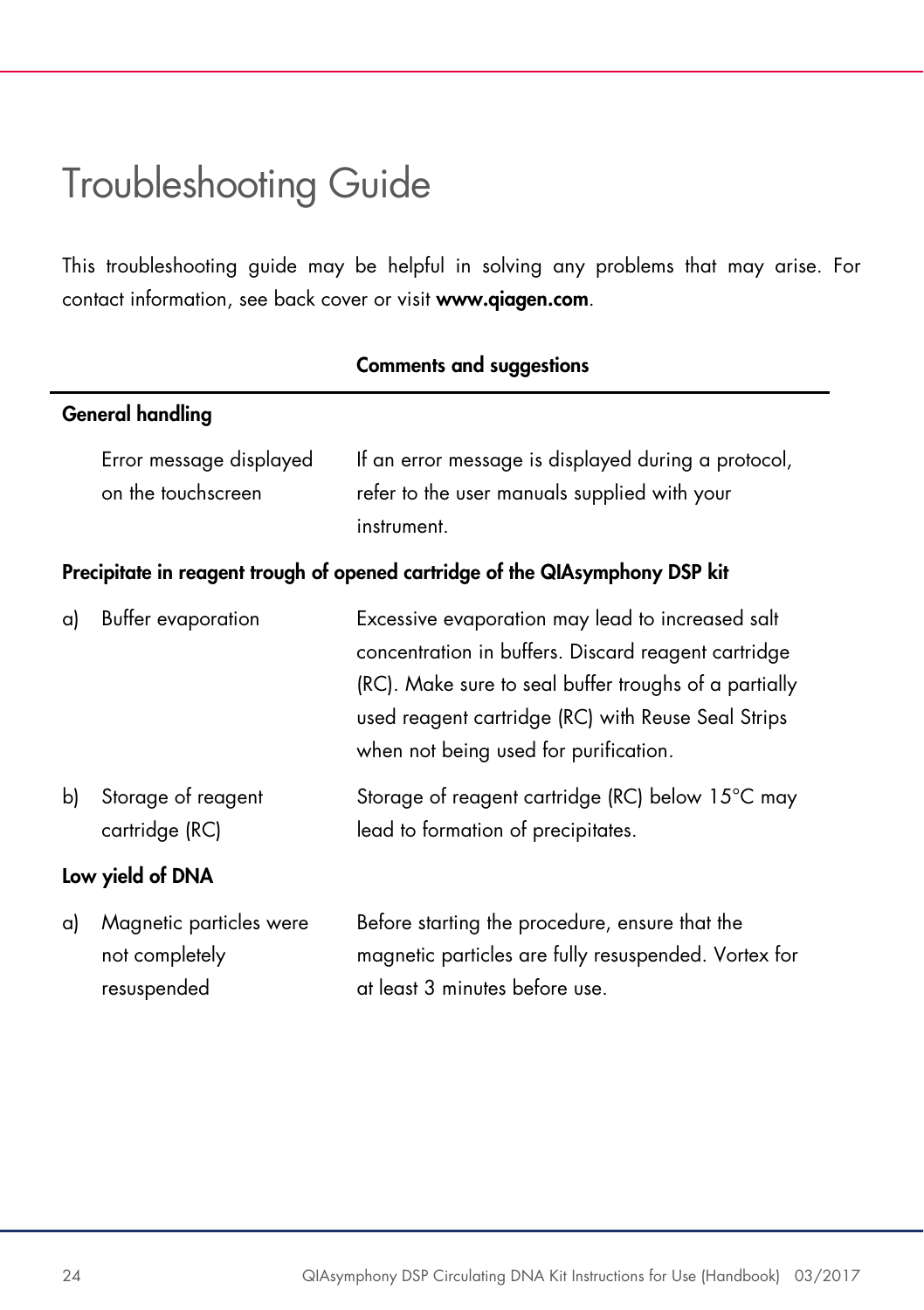| b) | Clogging of pipet tip due<br>to insoluble material                            | Insoluble material was not removed from the sample<br>prior to starting the QIAsymphony purification<br>procedure.                                                                                                                                                                                                                      |
|----|-------------------------------------------------------------------------------|-----------------------------------------------------------------------------------------------------------------------------------------------------------------------------------------------------------------------------------------------------------------------------------------------------------------------------------------|
|    |                                                                               | If required, use pretreatment procedures as described<br>in the corresponding protocol sheet which can be<br>found under the resource tab of the product page on<br>www.qiagen.com.                                                                                                                                                     |
| c) | Sample material contains<br>low concentration of<br>circulating cell-free DNA | Due to very low amounts of circulating cell-free DNA<br>in sample material, it is possible not to detect DNA<br>concentration depending on the quantification<br>method used.                                                                                                                                                           |
|    |                                                                               | Use of sensitive qPCR is recommended to check DNA<br>concentration in eluates.                                                                                                                                                                                                                                                          |
| d) | Incomplete reclosing of<br>reagent cartridge                                  | Exchange with surrounding air may lead to reduced<br>stability of buffers leading to reduced efficiency of<br>ccfDNA extraction with a partially used reagent<br>cartridge (RC). Make sure to carefully seal buffer<br>troughs of a partially used reagent cartridge with<br>Reuse Seal Strips when not being used for<br>purification. |

#### Comments and suggestions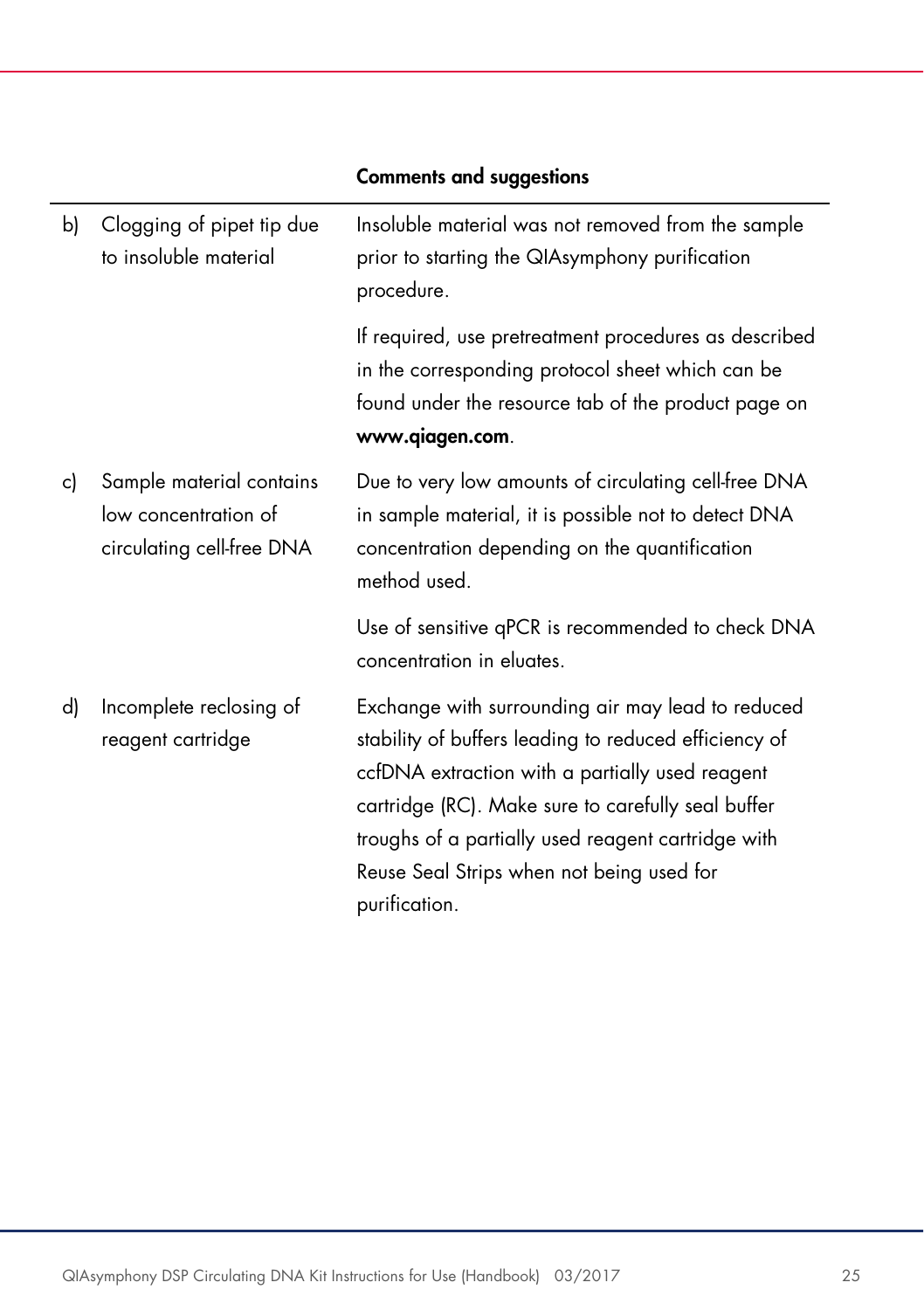| e)                            | Rapid degradation of<br>circulating cell-free DNA<br>in non-stabilized urine<br>sample | Due to rapid degradation of circulating cell-free DNA<br>in non-stabilized urine samples after sample<br>collection, it is possible to detect no/low DNA<br>concentration in eluates. It is recommended to<br>stabilize urine sample as described in the<br>corresponding protocol sheet. |
|-------------------------------|----------------------------------------------------------------------------------------|-------------------------------------------------------------------------------------------------------------------------------------------------------------------------------------------------------------------------------------------------------------------------------------------|
|                               |                                                                                        | Alternatively, subject urine samples immediately after<br>collection and centrifugation to ATL-pretreatment and<br>subsequent DNA extraction on the instrument as<br>described in the corresponding protocol sheet.                                                                       |
| No/incomplete sample transfer |                                                                                        |                                                                                                                                                                                                                                                                                           |
| a)                            | Incorrect sample volume is<br>loaded                                                   | If less than 2.4 ml sample volume and 4.5 ml sample<br>volume, respectively, is loaded, there is an increased<br>risk of unclear flagging of the sample, or no transfer<br>of the sample (invalid flagging).                                                                              |
|                               |                                                                                        | Load the correct sample volume as described in the<br>corresponding labware list. If insufficient sample is<br>available, add PBS to the sample up to the required<br>sample volume before loading the sample.                                                                            |
| b)                            | Bubbles and/or foam in<br>sample tube                                                  | Bubbles or foam in the sample and/or sample input<br>tube may result in false liquid level detection and<br>subsequent incomplete sample transfer. Remove<br>bubbles from the sample tube.                                                                                                |

#### Comments and suggestions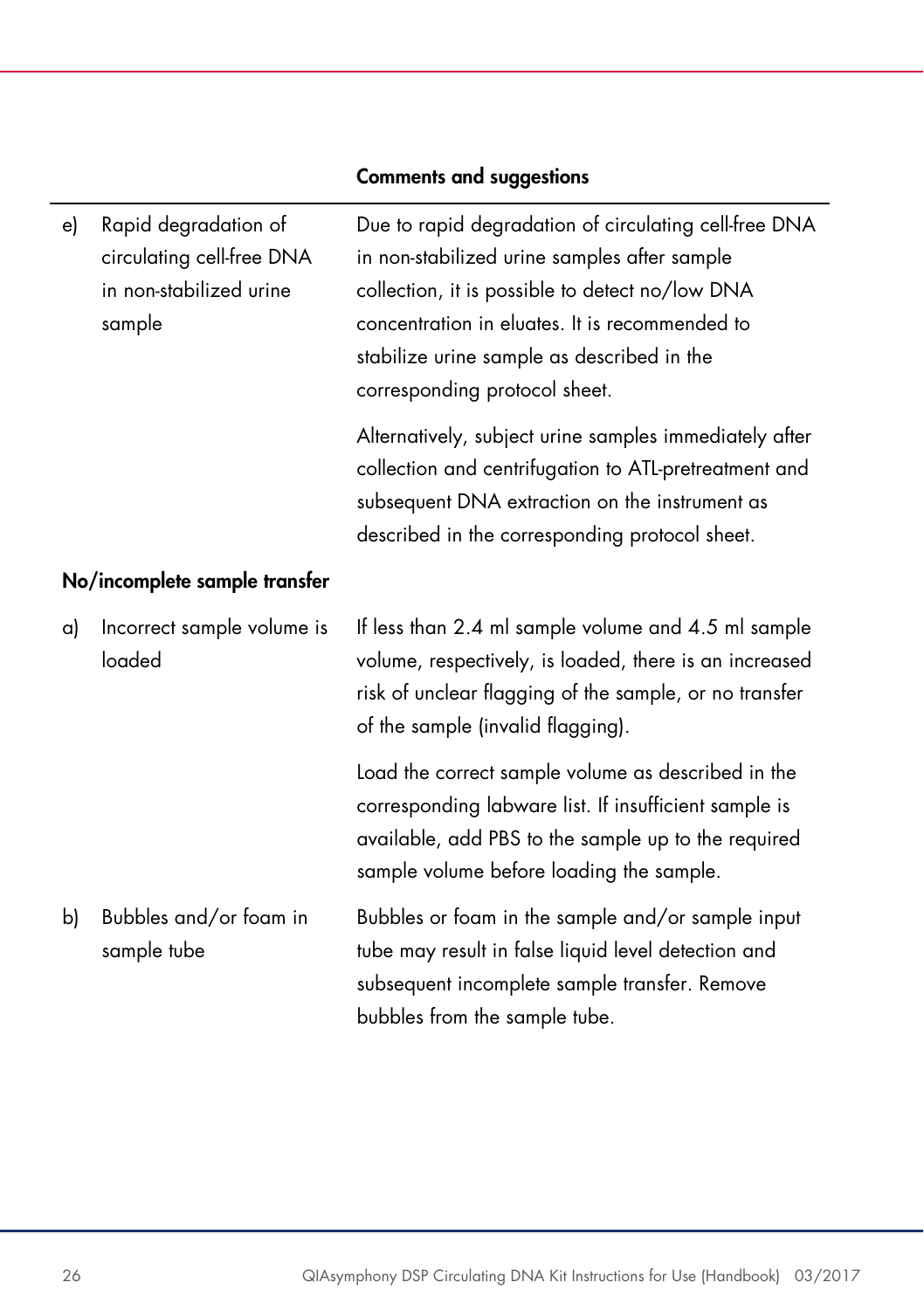#### Comments and suggestions

#### Bubbles on tips visible during instrument run

Use of FIX labware in combination with reduced sample input volume

If less than 2.1 ml sample volume and 4.1 ml sample volume, respectively, is loaded using FIX labware, there is an increased risk of reduced transfer of sample volume which is not detected by the instrument. This may result in bubble formation during sample transfer and/or the subsequent binding step.

Load the correct sample volume as described in the corresponding labware list when using FIX labware. If insufficient sample is available, add PBS to the sample up to the required sample volume before loading the sample.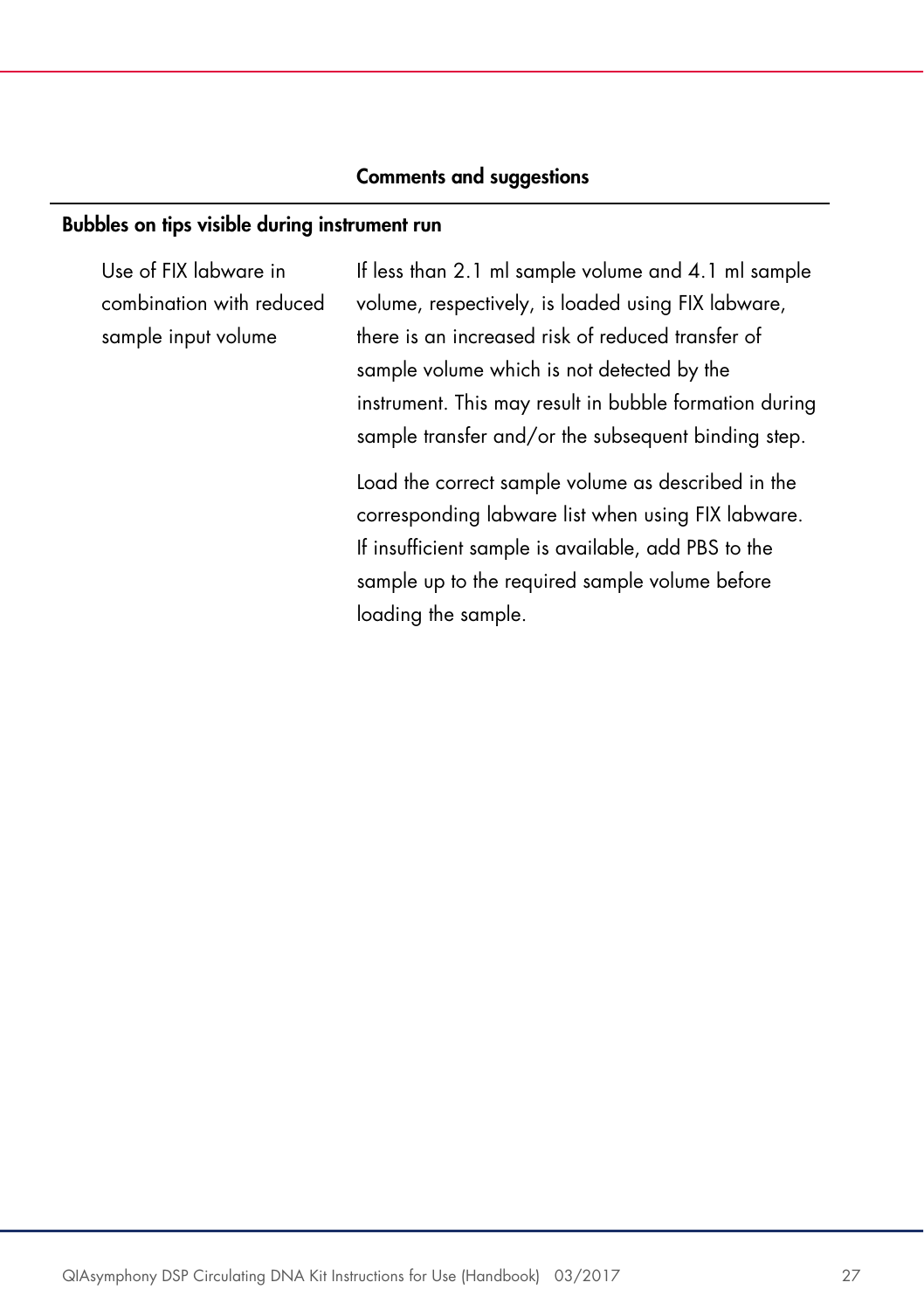### <span id="page-27-0"></span>Appendix: Quantification of circulating cell-free DNA

Because of very low concentrations of circulating cell-free DNA in sample materials, measurement of DNA with a spectrophotometer is not recommended. For determination of concentration of circulating cell-free DNA, a sensitive and accurate fluorescence-based quantitation assay or a real-time PCR assay should be used.

If magnetic particles need to be removed, apply the tube containing the DNA to a suitable magnetic separator (e.g., QIAGEN 12-Tube Magnet, cat. no. 36912) until the magnetic particles are separated.

If DNA is in microplates, apply the microplate to a suitable magnetic separator (e.g., QIAGEN 96-Well Magnet Type A, cat. no. 36915) until the magnetic particles are separated. If a suitable magnetic separator is not available, centrifuge the tube containing the DNA for 1 minute at full speed in a microcentrifuge to pellet any remaining magnetic particles.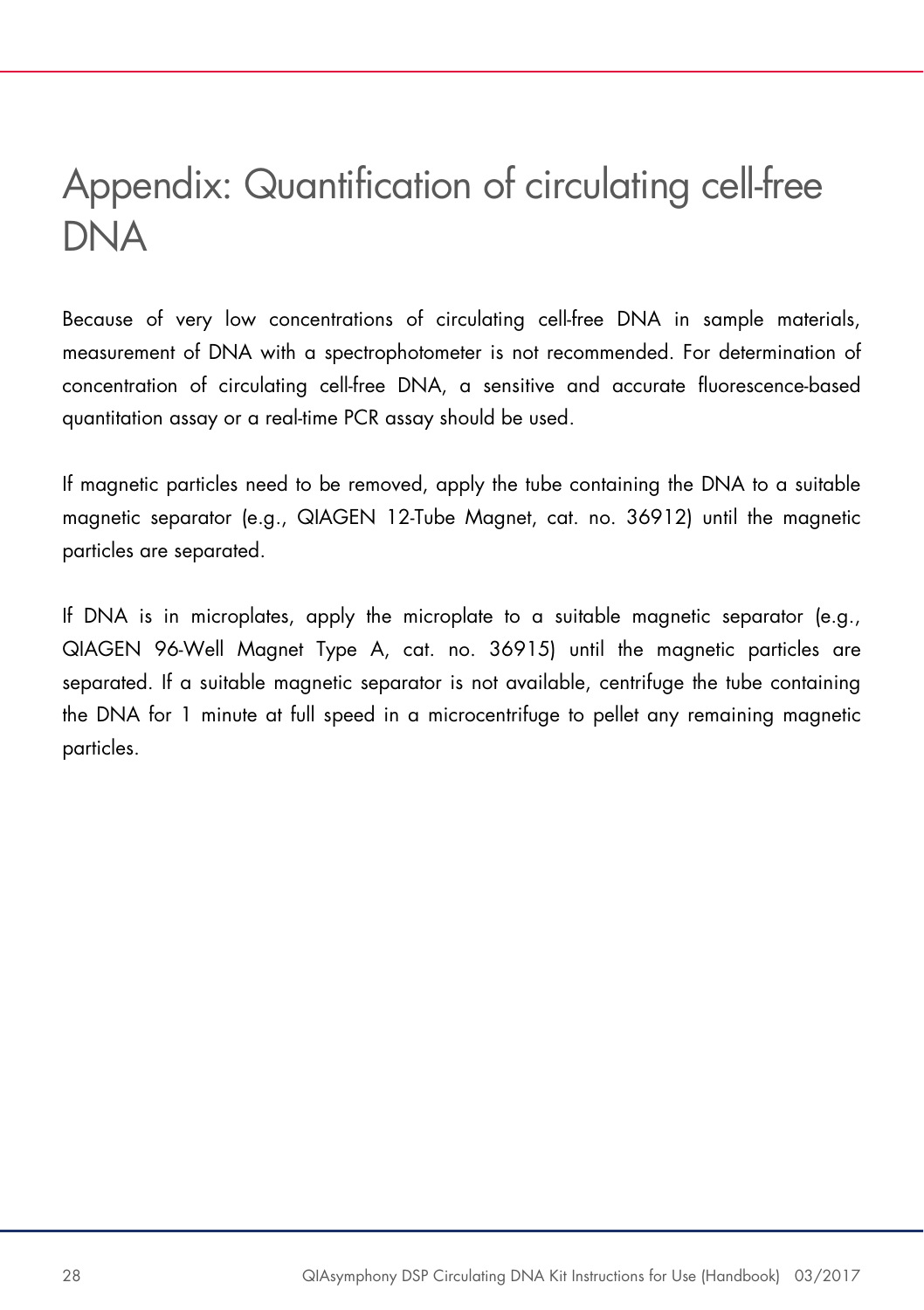## <span id="page-28-0"></span>Ordering Information

| Product                                                     | <b>Contents</b>                                                                                                            | Cat. no. |
|-------------------------------------------------------------|----------------------------------------------------------------------------------------------------------------------------|----------|
| <b>QIAsymphony DSP Circulating</b><br>DNA Kit (192)         | Includes 2 reagent cartridges and<br>Proteinase K Tubes and accessories                                                    | 937556   |
| <b>QIAsymphony SP</b>                                       |                                                                                                                            |          |
| <b>QIAsymphony SP</b>                                       | QIAsymphony sample prep module,<br>1 year warranty on parts and labor                                                      | 9001297  |
| <b>Related products</b>                                     |                                                                                                                            |          |
| Buffer ATL $(4 \times 50 \text{ ml})$                       | $4 \times 50$ ml Buffer ATL for<br>pretreatment of urine samples                                                           | 939016   |
| Proteinase K (10 ml)                                        | $1 \times 10$ ml bottle                                                                                                    | 1105392  |
| Reagent Cartridge Holder (2)                                | Reagent cartridge holder for use<br>with the QIAsymphony SP                                                                | 997008   |
| Cooling Adapter, 2 ml, v2,<br>Qsym                          | Cooling adapter for 2 ml screw-cap<br>tubes. For use in the QIAsymphony<br>"Fluate" drawer                                 | 9020674  |
| Cooling Adapter, EMT, v2,<br>Qsym                           | Cooling adapter for EMT racks. For<br>use in the QIAsymphony "Eluate"<br>drawer                                            | 9020730  |
| Cooling Adapter, Snap-Cap<br>Microtube QIAsymphony,<br>Qsym | Cooling adapter for 1.5 ml<br>Eppendorf® LoBind Snap Cap<br>Safe-Lock tubes. For use in the<br>QIAsymphony "Eluate" drawer | 9020731  |
| Sample Prep Cartridges,<br>8-well (336)                     | 8-well sample prep cartridges for<br>use with the QIAsymphony SP                                                           | 997002   |
| 8-Rod Covers (144)                                          | 8-Rod Covers for use with the<br>QIAsymphony SP                                                                            | 997004   |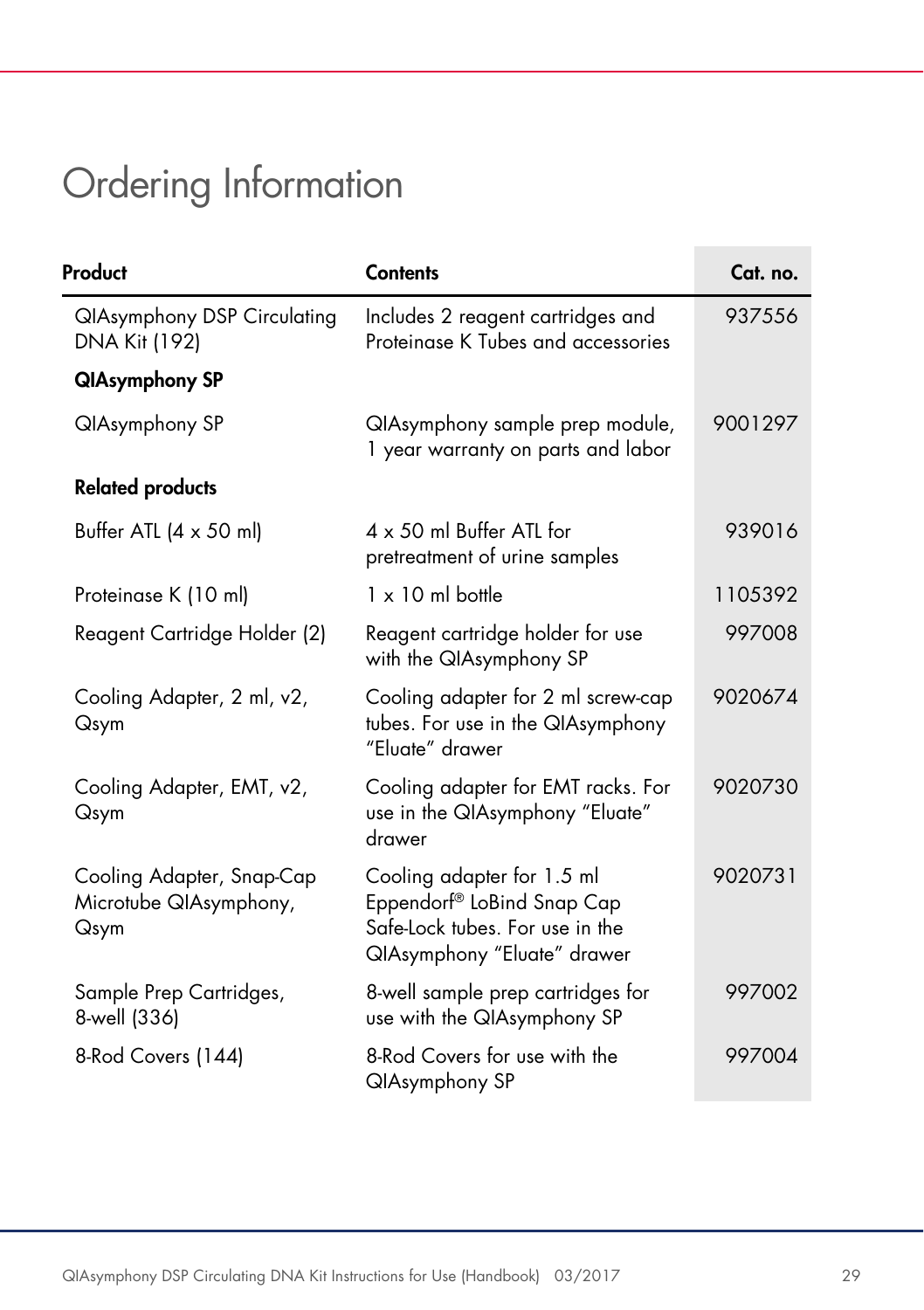| Product                                          | <b>Contents</b>                                                                                                                                                              | Cat. no. |
|--------------------------------------------------|------------------------------------------------------------------------------------------------------------------------------------------------------------------------------|----------|
| Filter-Tips, 200 µl (1024)                       | Disposable Filter-Tips, racked;<br>$(8 \times 128)$ . For use with the<br>QIAcube® and the QIAsymphony<br>SP/AS                                                              | 990332   |
| Filter-Tips, 1500 µl (1024)                      | Disposable Filter-Tips, racked;<br>$(8 \times 128)$ . For use with the<br>QIAsymphony SP/AS                                                                                  | 997024   |
| Tip Disposal Bags (15)                           | Tip disposal bags for use with the<br><b>QIAsymphony SP</b>                                                                                                                  | 9013395  |
| 12-Tube Magnet                                   | Magnet for separating magnetic<br>particles in 12 x 1.5 ml or 2 ml<br>tubes                                                                                                  | 36912    |
| 96-Well Magnet Type A                            | Magnet for separating magnetic<br>particles in wells of 96-well plates,<br>2 x 96-Well Microplates FB                                                                        | 36915    |
| Reuse Seal Set (20)                              | Reuse seal sets for sealing partly<br>used QIAsymphony reagent<br>cartridges                                                                                                 | 997006   |
| <b>Elution Microtubes CL</b><br>$(24 \times 96)$ | Non-sterile polypropylene tubes<br>(0.85 ml maximum capacity, less<br>than 0.7 ml storage capacity,<br>0.4 ml elution capacity); 2304 in<br>racks of 96; includes cap strips | 19588    |

For up-to-date licensing information and product-specific disclaimers, see the respective QIAGEN kit handbook or user manual. QIAGEN kit handbooks and user manuals are available at www.qiagen.com or can be requested from QIAGEN Technical Services or your local distributor.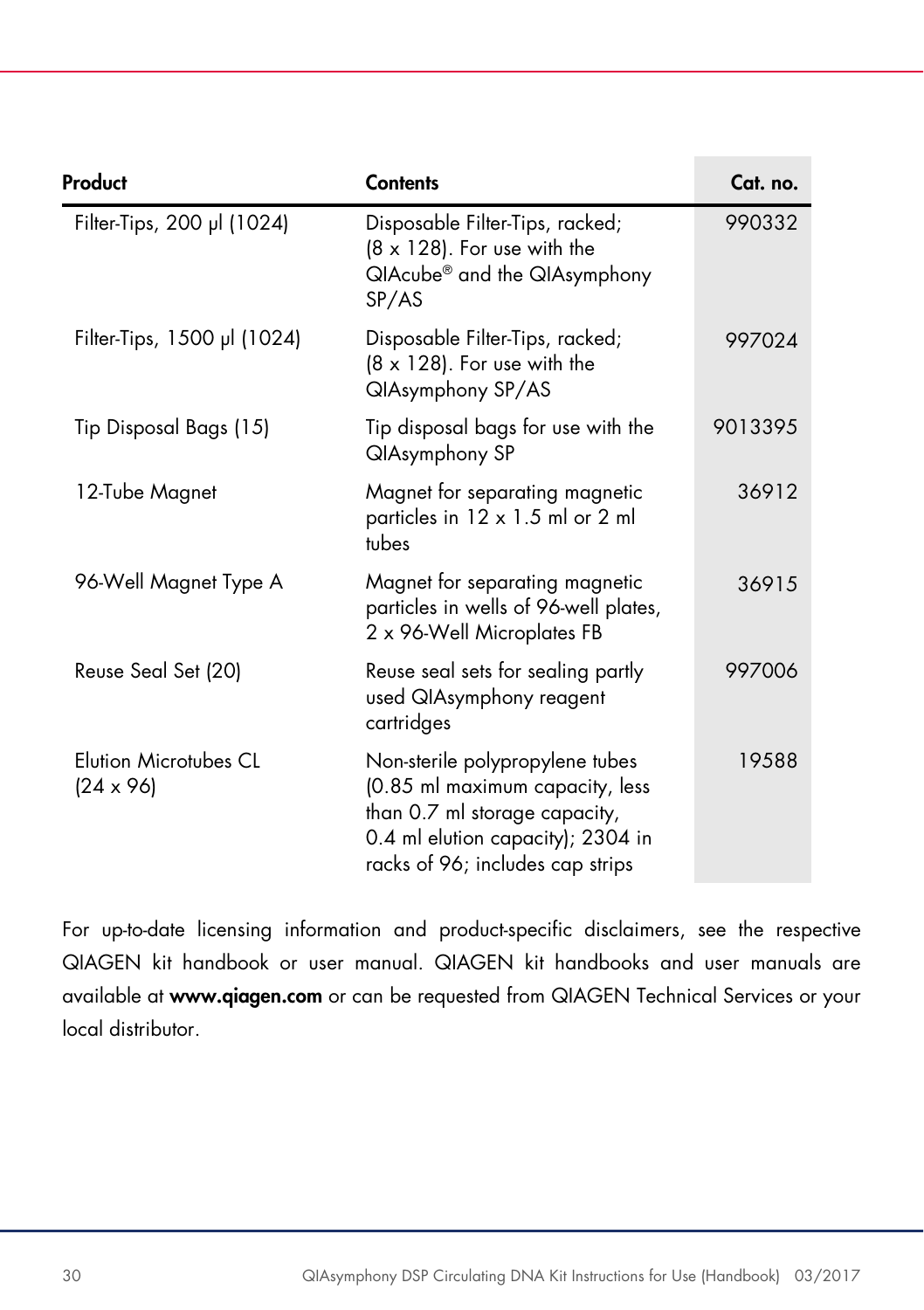The purchase of this product allows the purchaser to use it for the performance of diagnostic services for human in vitro diagnostics. No general patent or other license of any kind other than this specific right of use from purchase is granted hereby.

Trademarks: QIAGEN®, Sample to Insight®, QIAsymphony®, QIAcube® (QIAGEN Group); Eppendorf® (Eppendorf AG). Registered names, trademarks, etc., used in this document, even when not specifically marked as such, are not to be considered unprotected by law.

#### Limited License Agreement for QIAsymphony DSP Circulating DNA Kit

Use of this product signifies the agreement of any purchaser or user of the product to the following terms:

- 1. The product may be used solely in accordance with the protocols provided with the product and this handbook and for use with components contained in the kit only. QIAGEN grants no license under any of its intellectual property to use or incorporate the enclosed components of this kit with any components not included within this kit except as described in the protocols provided with the product, this handbook, and additional protocols available at www.qiagen.com. Some of these additional protocols have been provided by QIAGEN users for QIAGEN users. These protocols have not been thoroughly tested or optimized by QIAGEN. QIAGEN neither guarantees them nor warrants that they do not infringe the rights of third-parties.
- 2. Other than expressly stated licenses, QIAGEN makes no warranty that this kit and/or its use(s) do not infringe the rights of third-parties.
- 3. This kit and its components are licensed for one-time use and may not be reused, refurbished, or resold.
- 4. QIAGEN specifically disclaims any other licenses, expressed or implied other than those expressly stated.
- 5. The purchaser and user of the kit agree not to take or permit anyone else to take any steps that could lead to or tacilitate any acts prohibited above. QIAGEN<br>may enforce the prohibitions of this Limited License Agreeme action to enforce this Limited License Agreement or any of its intellectual property rights relating to the kit and/or its components.

For updated license terms, see [www.qiagen.com](http://www.qiagen.com/).

HB-2309-002 1103177 157018501 03/2017

© 2017 QIAGEN, all rights reserved.